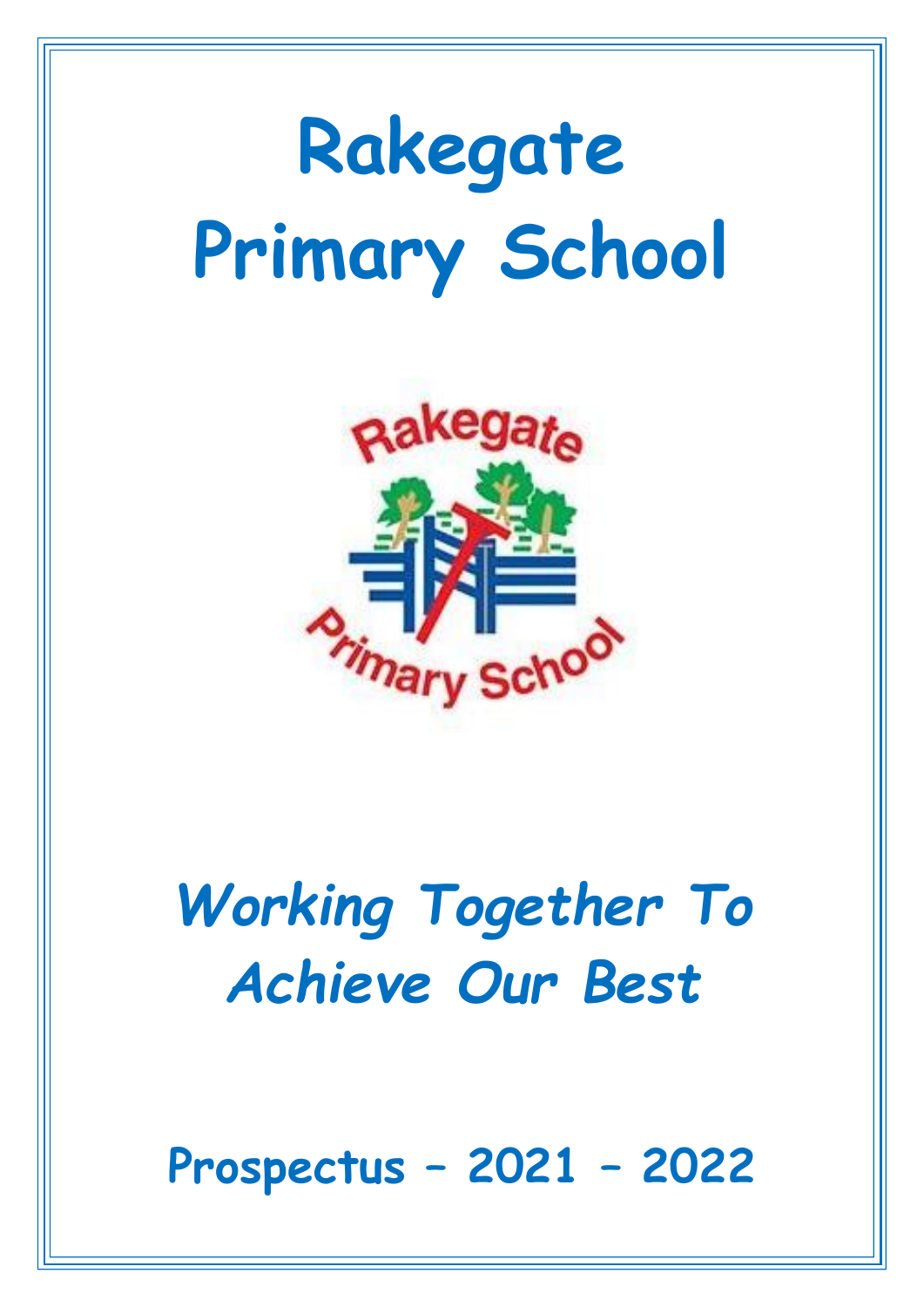#### **CONTENTS**

- **Page 2 Contents**
- **Page 3 Welcome**
- **Page 4 Vision and Values, Organisation/Where to Find Us**
- **Page 5 Staff**
- **Page 6 Governors**
- **Page 7 Communication**
- **Page 8 School Policies, Teaching Times**
- **Page 9 Curriculum**
- **Page 10 How we Teach, Special Educational Needs and Disabilities**
- **Page 11 Extra Curricular Activities, Out of School Club**
- **Page 12 Educational Visits, Uniform**
- **Page 13 Physical Education**
- **Page 14 Sporting Aims, Behaviour and Discipline**
- **Page 15 Recognising Achievements, How Can You Help**
- **Page 17 Attendance**
- **Page 19 Medical Care**
- **Page 20 School Meals**
- **Page 21 Money/Valuables**
- **Page 22 Admissions**
- **Page 23 Transferring schools**
- **Page 24 End of Key Stage Results**
- **Page 25 Term Dates, INSET Days, Access to Documents, GDPR**
- **Page 26 Complaints Procedures, Mobile Phones**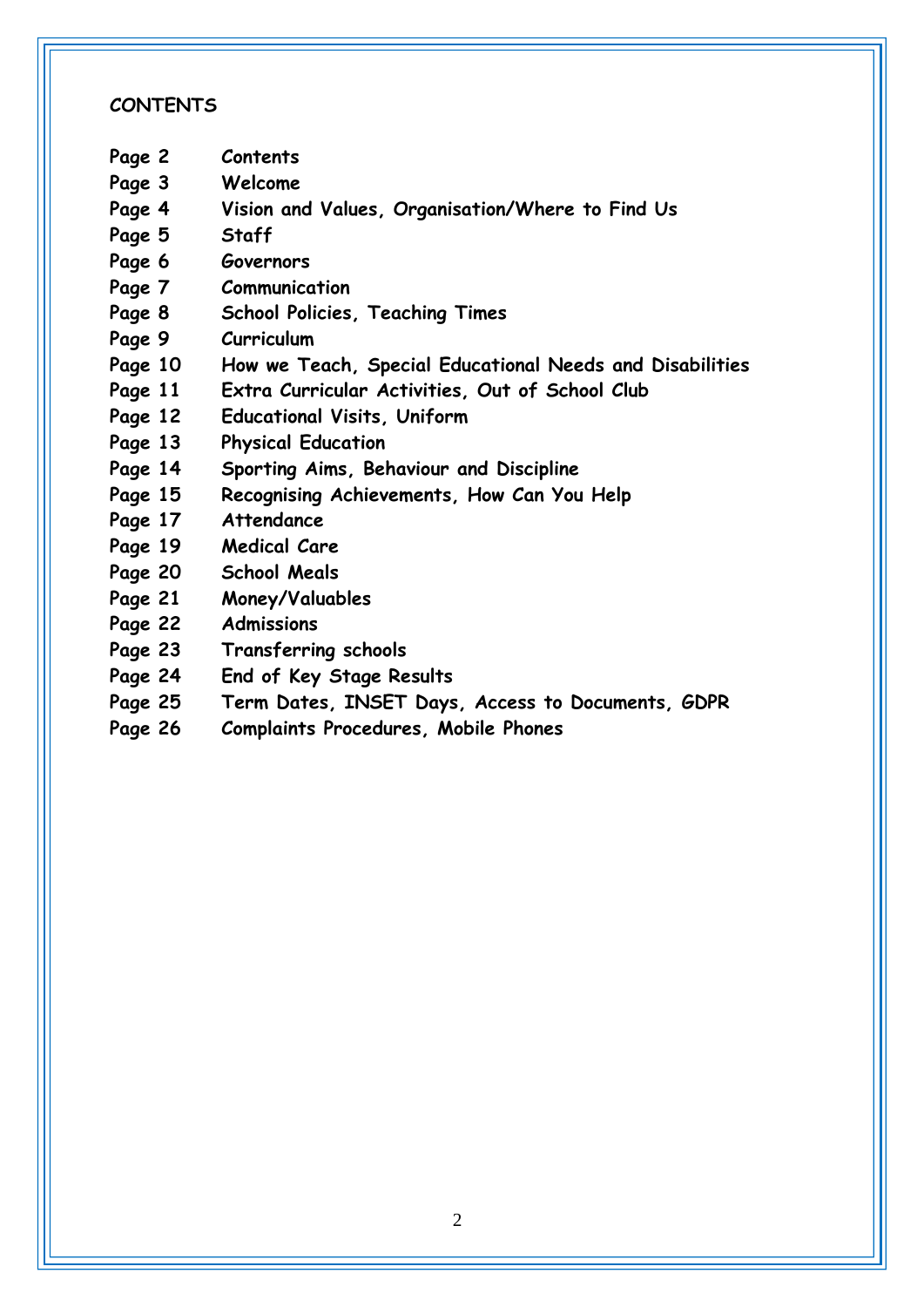#### **WELCOME**

"Welcome to Rakegate Primary School. Whether you are a parent/carer from the nursery moving into main school or whether you are moving into our community we believe that we can offer you and your child an excellent standard of care and education. We are very proud of our wide range of achievements and as a school believe that we are an important part of the community. We continue to develop as a school, welcome you as new members and appreciate the input of all parents/carers, children and staff.

We provide an education for children from nursery through to the end of Key Stage Two. We aim to provide a friendly, caring environment for your child and a broad and balanced curriculum. Raising the attainment of children across all areas of the curriculum is key to our teaching. Both children and staff work incredibly hard at our school"

Mrs Horton Headteacher

"If you are seeking a safe, friendly, supportive and educationally challenging school for your child please read further about Rakegate Primary School.

Everybody at the school, leadership team, teachers, teaching assistants, office staff, lunchtime supervisors, site manager, cleaners, governors, work together as a team to ensure that every child has the opportunity to reach their full potential.

We have a wide and varied curriculum, as well as after school and out of school activities that help prepare the children for the next phase of their education. We are proud of our school, a school that achieved a good rating from our last Ofsted.

As Chair of an enthusiastic governing body, I welcome the chance to speak with you about the school".

Mr J. Martin, Chair of Governors, Rakegate Primary School.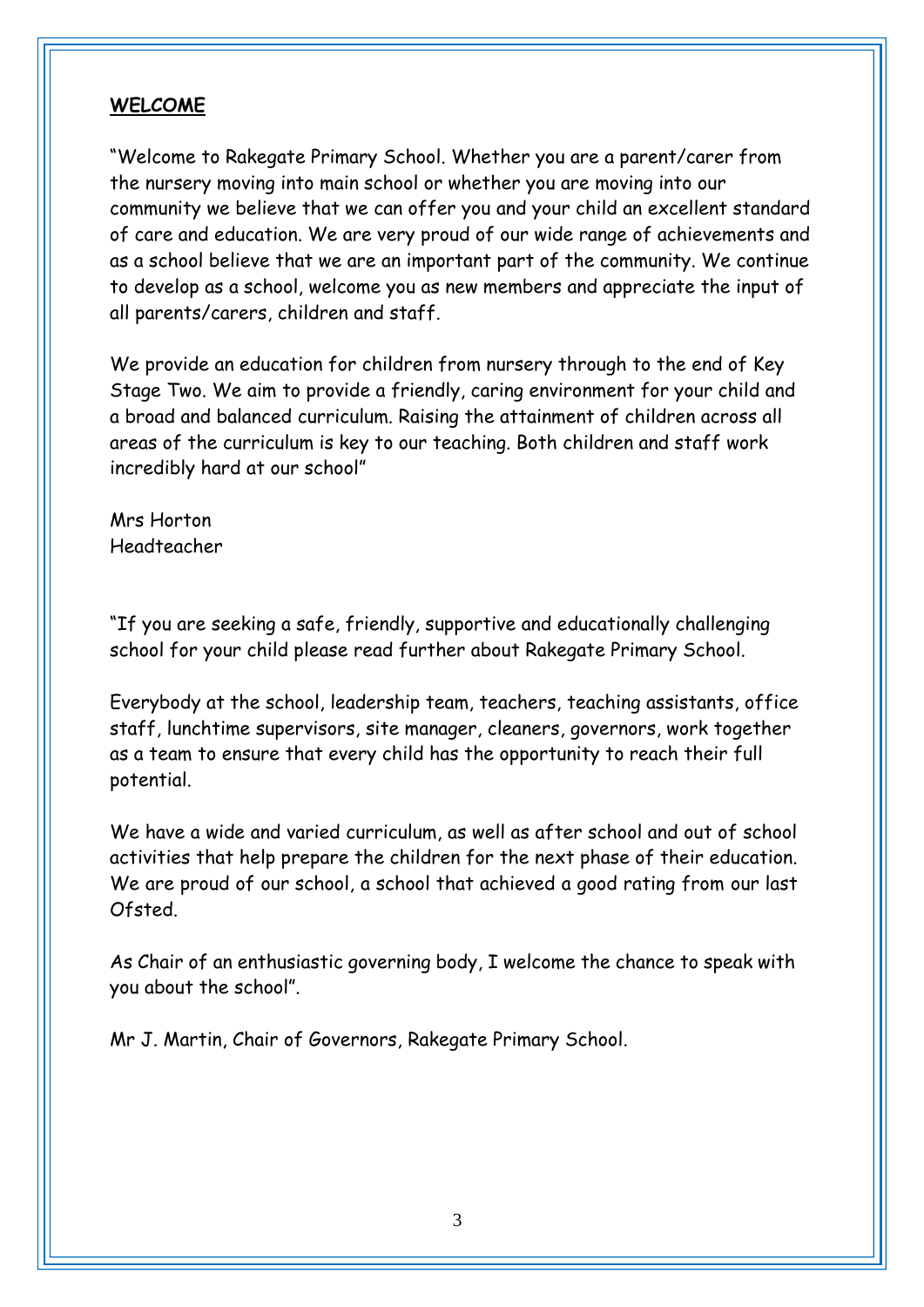# **Vision**

We will provide a safe, happy and creative environment in which school and families can work together to enable the children to learn effectively. We believe all children can reach their full potential by equipping them with the skills and knowledge required for a rapidly changing world.

Throughout their time at Rakegate, we will be installing the values of: Respect, Ambition, Curiosity and Health.

# **Values**

#### **Respectful**

Accepting of others Patience Kind Caring Compassionate Manners Trust Listening

#### **Ambitious**

Enthusiasm Passion Aim high Endurance Trying something new Don't give up Believe in yourself Encouraging others

#### **Curiosity**

Ask questions Love of learning Independent Motivated Thirst for knowledge Resourceful

**Healthy** Healthy minds Healthy bodies Safe Digitally Aware

#### **ORGANISATION/WHERE TO FIND US**

Our school is approached on foot from Renton Road, or Sandwell Road, Oxley. We are a very well equipped building on one floor centred around an open courtyard. Classrooms surround the courtyard from Foundation Stage through to Year 6 and the end of KS2. We have a well-equipped library and D&T room as well as two classrooms for each year group and a number of rooms suitable for small group learning. We have a large hall which is used for lunches, P.E. and assemblies. School meals for all children are freshly cooked on site by Shires. The site has a large playground with excellent play facilities for the children. We also have an outdoor learning area for the Foundation Stage and access to an environmental area, forest school and playing fields attached to the site.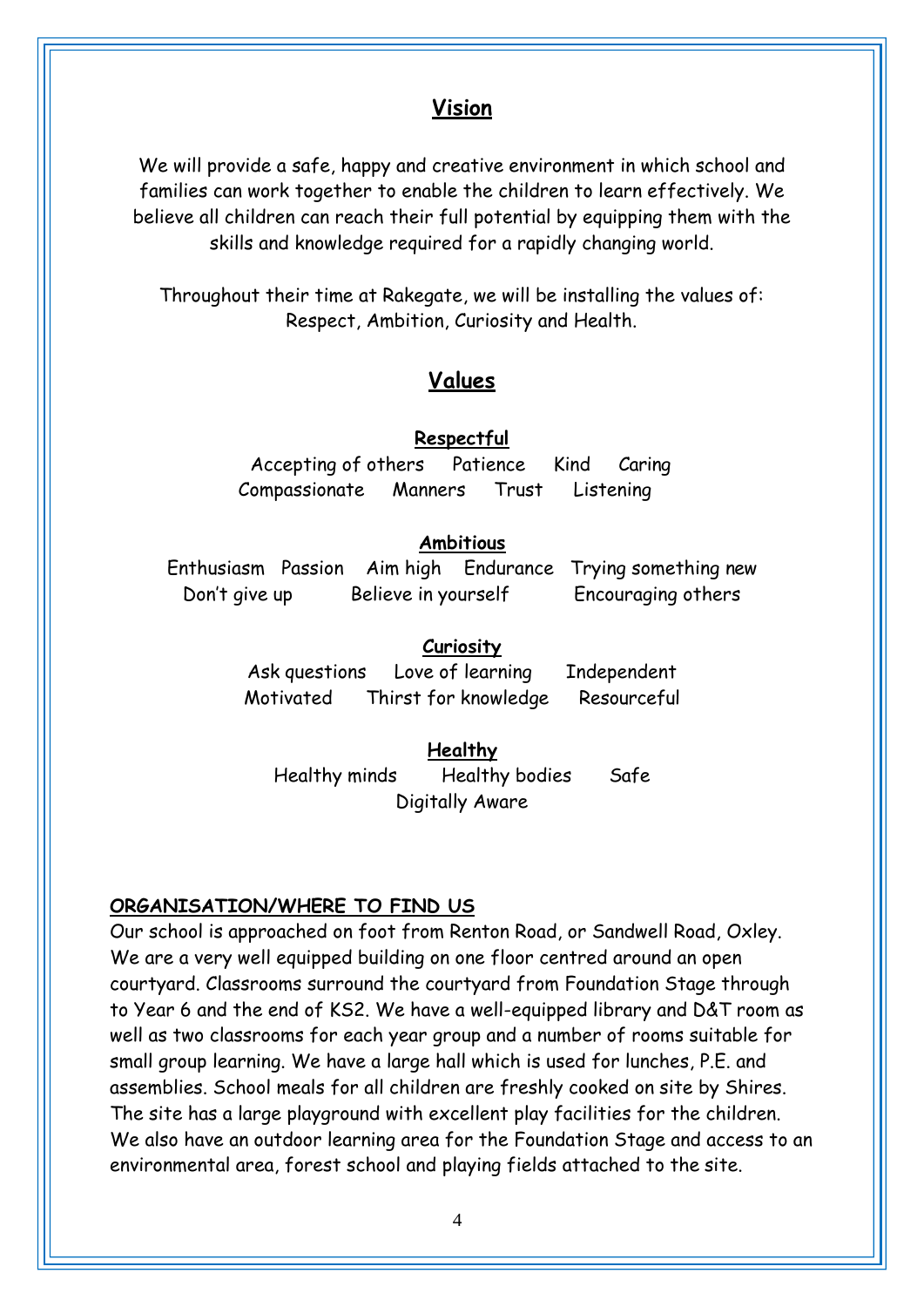#### **STAFF**

**Headteacher** – Mrs Horton **Deputy Headteacher** – Mrs Rogers **Assistant Headteacher** – Mrs Taylor

#### **Teaching staff**

<u>EYFS KS1 KS2 KS2</u>

Miss Green Miss Livesey Mrs Bradley Mrs Bowdley **Mrs Milner** Miss Causer Mrs Meredith Ms Hamilton Mrs Patel Mrs Holland

Miss Speed Mrs Kinsey Miss Garrington Mrs Mann Mrs Jones Mrs Parvez Mrs Whitehouse

#### **Teaching Assistants**

Mrs Amos Mrs O'Neill Mrs Aldersley Mrs Potts Mr Ball Miss Quarry Mrs Barnett Miss Rhodes Mrs Cromie-Hellyar Miss Shazad Mrs Evans Mrs Turvey Mrs Exton Mrs Wenlock Miss Harker Miss Minnall Mrs Jadowski (HLTA) Mrs Willis Miss James Mrs Wright Mrs Mattox Miss Young Miss Miller (Learning Mentor)

Mrs Chana Miss Robson (Learning Mentor)

**Site Manager** – Mr Hodges **Business Manager** – Mrs Cook **School Administrator** – Mrs Harris **Community Sports & Health Officer -** Mr Blount-Williams

**KS1 Lunchtime Supervisors** – Mrs Hayes, Mrs Heston, Miss Lewis, Miss New, Mrs Penn, Mrs Yapp, Mrs Curtis, Miss Allen, Mrs Beck, Mrs Perks

**KS2 Lunchtime Supervisors** – Mrs Dean, Mrs Hayward**,** Miss Lewis, Ms Molloy**,** Miss New, Miss Sweet, Miss Amos, Mrs Curtis, Miss Allen, Miss Moore,

**Cleaners** – Miss Lewis, Ms Molloy, Mrs O'Connor, Miss Sweet, Mrs White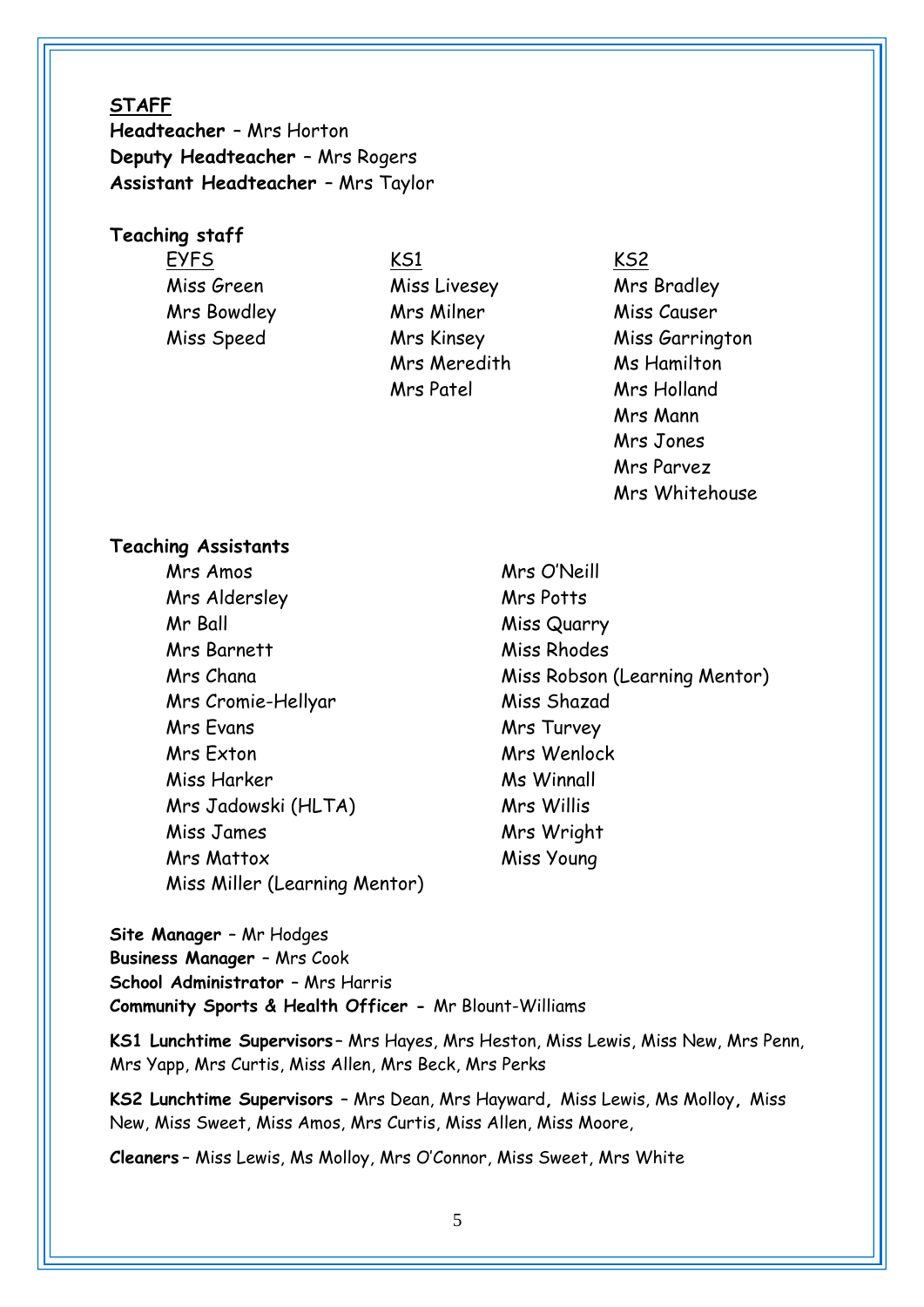#### **GOVERNORS**

Here at Rakegate we are very fortunate to have a keen and supportive group of Governors that support and challenge the school. We currently have 10 Governors and 1 vacancy.

Parent Governors are voted onto the body by the parents/carers of the school and serve for a period of four years. Governors are rather like a board of directors. They make decisions about how the school is run. They meet at least once a term as a whole group but also form committees that meet monthly.

Governors are appointed to help:

- decide what is taught,
- set standards of behaviour
- interview and select staff,
- help to decide how the budget is spent.

School Governors are:

- parents,
- staff from the school,
- local council and community representatives.

Should you wish to communicate with a governor please contact the school office initially and your request or message will be passed on to them.

#### **Who the Governors are:**

| Name:         | Governor type:               |
|---------------|------------------------------|
| Mr J Martin   | Co-opted, Chair of Governors |
| Mrs T Divilly | Co-opted, Vice-Chair         |
| Mr G Chahal   | Parent                       |
| Mrs N Kharait | Parent                       |
| Mr M Peedle   | Parent                       |
| Miss E Taylor | LA                           |
| Mrs D New     | Co-opted                     |
| Mr C Hodges   | Co-opted                     |
| Vacancy       | Co-opted                     |
| Mrs L Rogers  | Staff                        |
| Mrs S Horton  | Headteacher                  |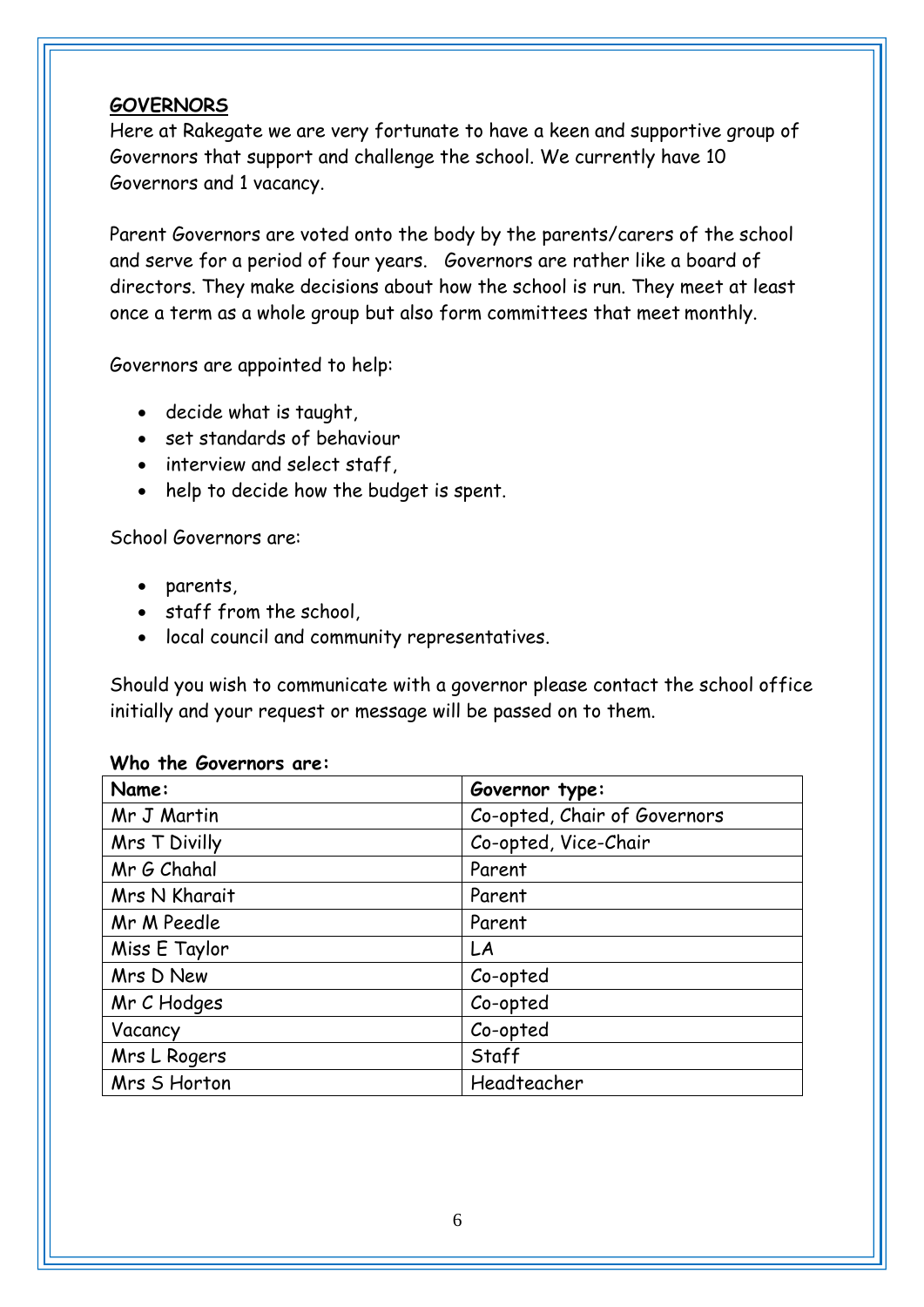#### **COMMUNICATION**

If you have a concern on need to speak to the Headteacher or a member of the leadership team, please contact the main office by phone or email to make an appointment. You can also directly email the year group via the following email addresses:

[nursery@rakegateprimary.co.uk](mailto:nursery@rakegateprimary.co.uk) [reception@rakegateprimary.co.uk](mailto:reception@rakegateprimary.co.uk) [year1@rakegateprimary.co.uk](mailto:year1@rakegateprimary.co.uk) [year2@rakegateprimary.co.uk](mailto:year2@rakegateprimary.co.uk) [year3@rakegateprimary.co.uk](mailto:year3@rakegateprimary.co.uk) [year4@rakegateprimary.co.uk](mailto:year4@rakegateprimary.co.uk) [year5@rakegateprimary.co.uk](mailto:year5@rakegateprimary.co.uk) [year6@rakegateprimary.co.uk](mailto:year6@rakegateprimary.co.uk)

We also regularly publish newsletters and termly calendars to keep you informed of events and items of interest. Electronic copies are placed on our website and also sent via Marvellous Me. Letters about specific events requiring consent are sent home.

Our school website [www.rakegateprimary.co.uk i](http://www.rakegateprimary.co.uk/)s a useful way of keeping in touch; we also try to keep you informed of school events through this site. We also utilise Facebook and/or Twitter for those of you who prefer such means of communication. Marvellous Me is an app which we use to share news, reminders and praise for your child's individual achievements.

Each term, we also invite you to parent consultation evenings to meet with your child's class teacher. Parent consultations for this year will be:

Autumn Term -  $13<sup>th</sup>$  &  $14<sup>th</sup>$  October 2021 Spring Term – 23rd & 24th March 2022 Summer Term - 6<sup>th</sup> July 2022

The School has a "Home School Agreement" that you will be asked to sign when your child join the school, it sets out what you can expect of us and the support we require from you.

When your child joins Rakegate, we ask that you complete a form to comply with data protection and give permission for your children to access the internet, be involved in any photographic activities or appear on our website, Facebook, Twitter and Youtube.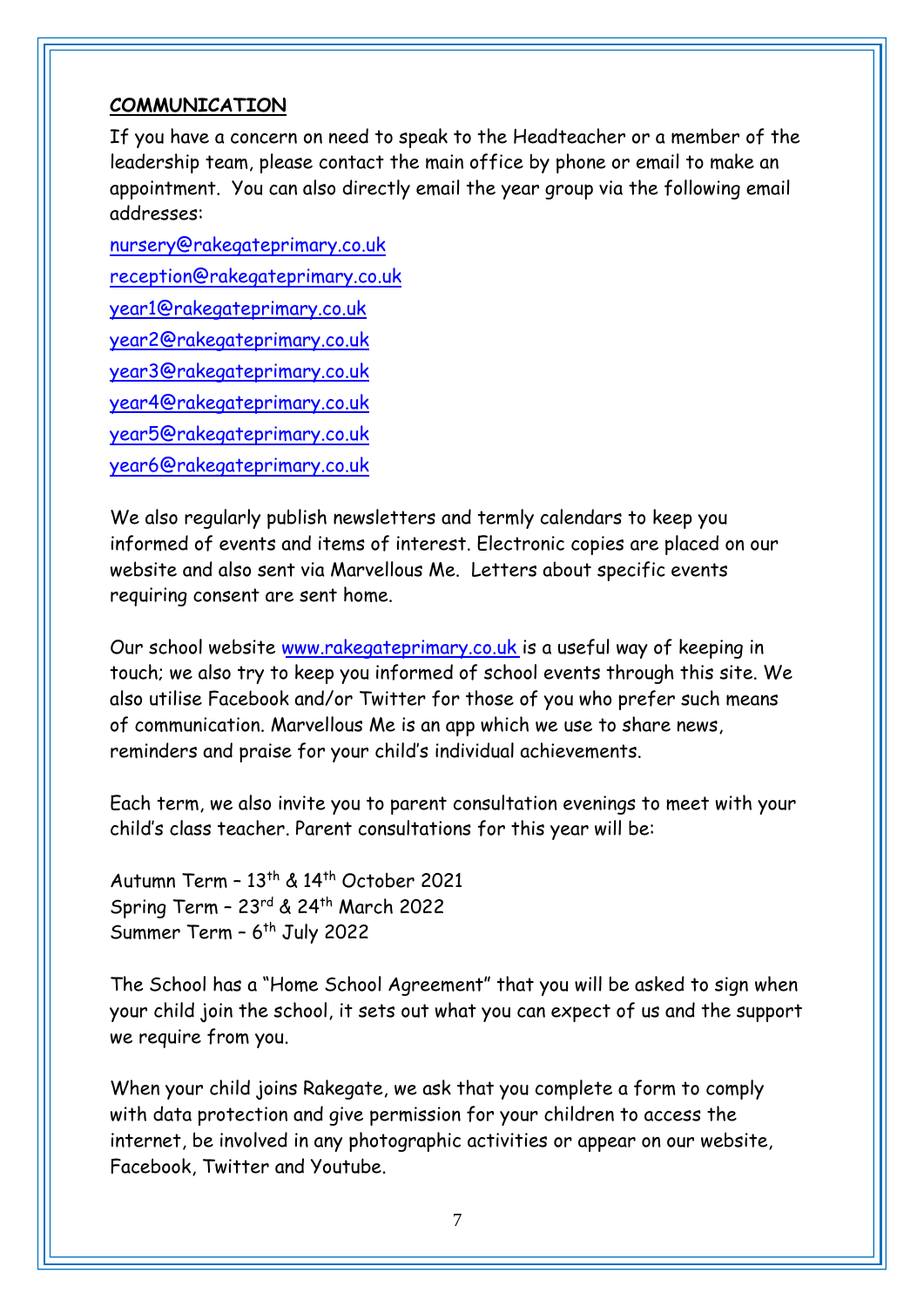#### **SCHOOL POLICIES**

Our school has a range of school policies designed to ensure that your children are educated and looked after in the best possible way. We are happy to provide copies of any such policies at cost price on request. Please contact the Headteacher should you wish to see a copy. Some policies can be viewed on our school website.

#### **TEACHING TIMES**

#### **Nursery**

Children of Nursery age are entitled to 15 hours access per week. The school offers two sessions as follows:

Morning Nursery 8.30 – 11.30am

Afternoon Nursery 12.20 – 3.20pm

Children will be allocated a place in either the Morning or the Afternoon Nursery, Monday – Friday. We do not offer flexibility to take the 15 hours over more hours per day over fewer days during the week.

We offer 30 hour provision for 3 year olds if parents are entitled to the funding. For further information please contact Reception or Miss Speed on 558608.

#### **Reception**

8.30am – Gates open, children proceed to classrooms to do wake up & shake up 8.50am – Registration

11.30am – Lunch time

12.20pm – Afternoon Register

3.00pm – School Ends

# **Key Stage One**

8.30am - Gates open, children proceed to classrooms to do wake up & shake up 8.50am – Registration

11.45am – 12:35pm – Lunch time (Y1)

11:55am – 12:45pm - Lunch time (Y2)

- 3.00pm School ends (Y1)
- 3.10pm School ends (Y2)

# **Key Stage Two**

8.30am – Gates open, children proceed to classrooms to do wake up & shake up 8.50am – Registration

12.15pm – 12:40pm – Lunch time (Y3 & Y5)

- 12.25pm 12:50pm Lunch time (Y4 & Y6)
- 3.00pm School ends (Y3 & Y5)
- 3.10pm School ends (Y4 & Y6)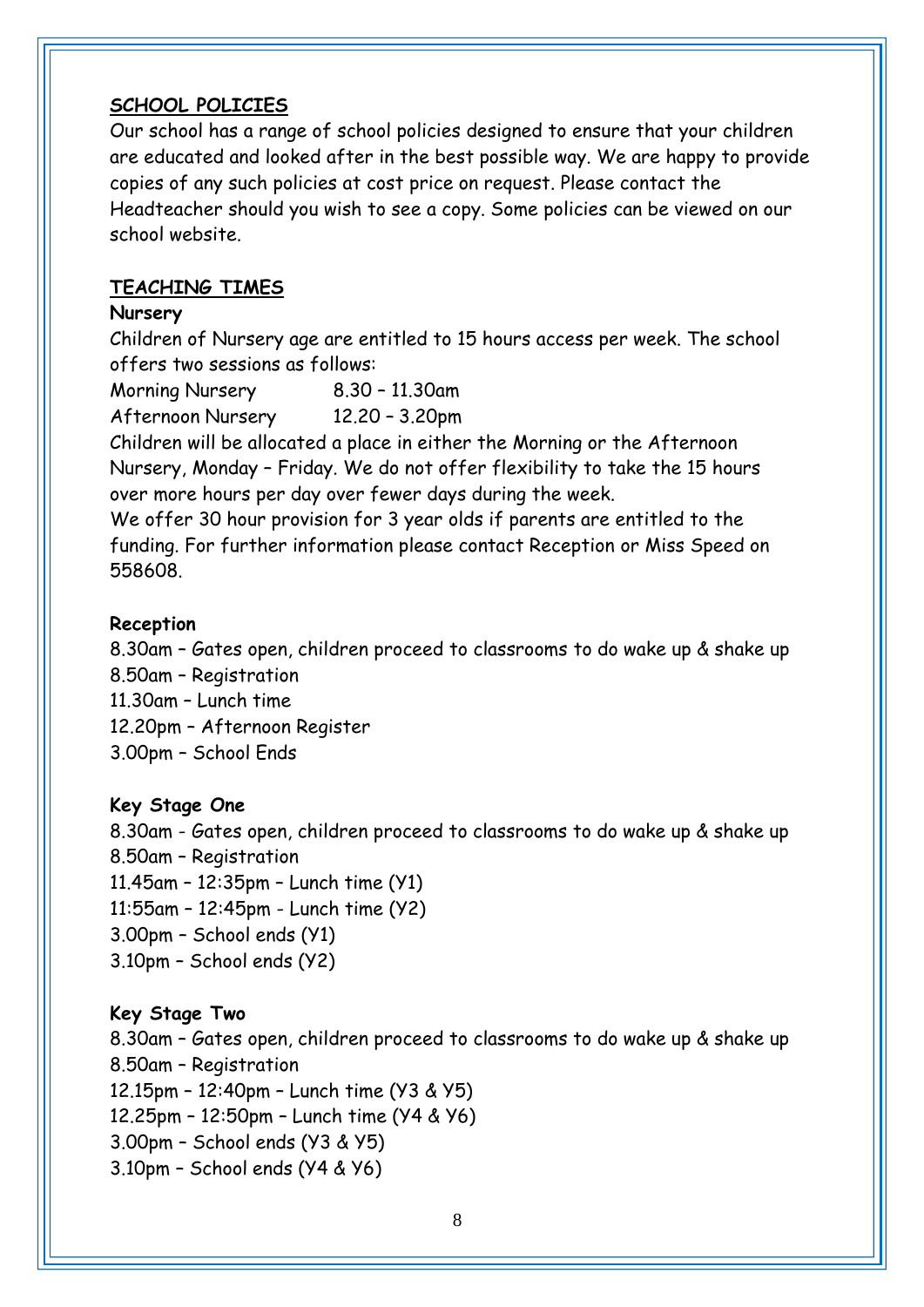#### **CURRICULUM**

This section tells you about what we teach and how we teach it.

In the Nursery and Reception classes, the curriculum follows the Early Years curriculum: Development Matters. Teaching is undertaken through a "learning by experience" approach and covers the following seven areas:

- Communication and language
- Physical development
- Personal, social and emotional development
- Literacy
- Mathematics
- Understanding of the World
- Expressing arts and design

In Key Stage One and Two the school follows the National Curriculum. The National Curriculum sets out specific skills which need to be taught in each subject in each year group and outlines end of year expectations. Teachers use this to plan and teach in order to meet the needs of all pupils in their care. The school curriculum is broken into core and foundation subjects: English, mathematics & science are the core subjects and computing, geography, history, design and technology, music, PE and art are the foundation subjects. Religious Education is taught throughout the school as is PSHE/Citizenship and British Values. The foundation subjects are taught through a 'creative' style curriculum using the Cornerstones planning tool to support the development of skills and knowledge. Parents are invited to join with their child's class and take part in a curriculum based lesson called a 'family morning' each term.

English and mathematics are taught daily except for Friday where we have a more creative and cross curricular focus. Children in Foundation and Year 1 are taught phonics using the Read Write Inc. scheme. This is also used for a small group of children in Years 2 & 3 who have difficulty with reading. Parent workshops are held each year to provide information about how these subjects are taught and also to give parents an opportunity to watch their children in the classrooms.

Relationships & Sex Education (RSE) is an integral and compulsory part of the school curriculum although our policy is that there will be no direct teaching of sex education until Upper Key Stage 2. However, should the subject arise within other lessons, such as science, the class teacher will deal with the matter sensitively and appropriately for the age of the child concerned. Parents have the right to withdraw their children from any aspects of Sex Education other than those which are part of the science curriculum. Written consent will be required for this.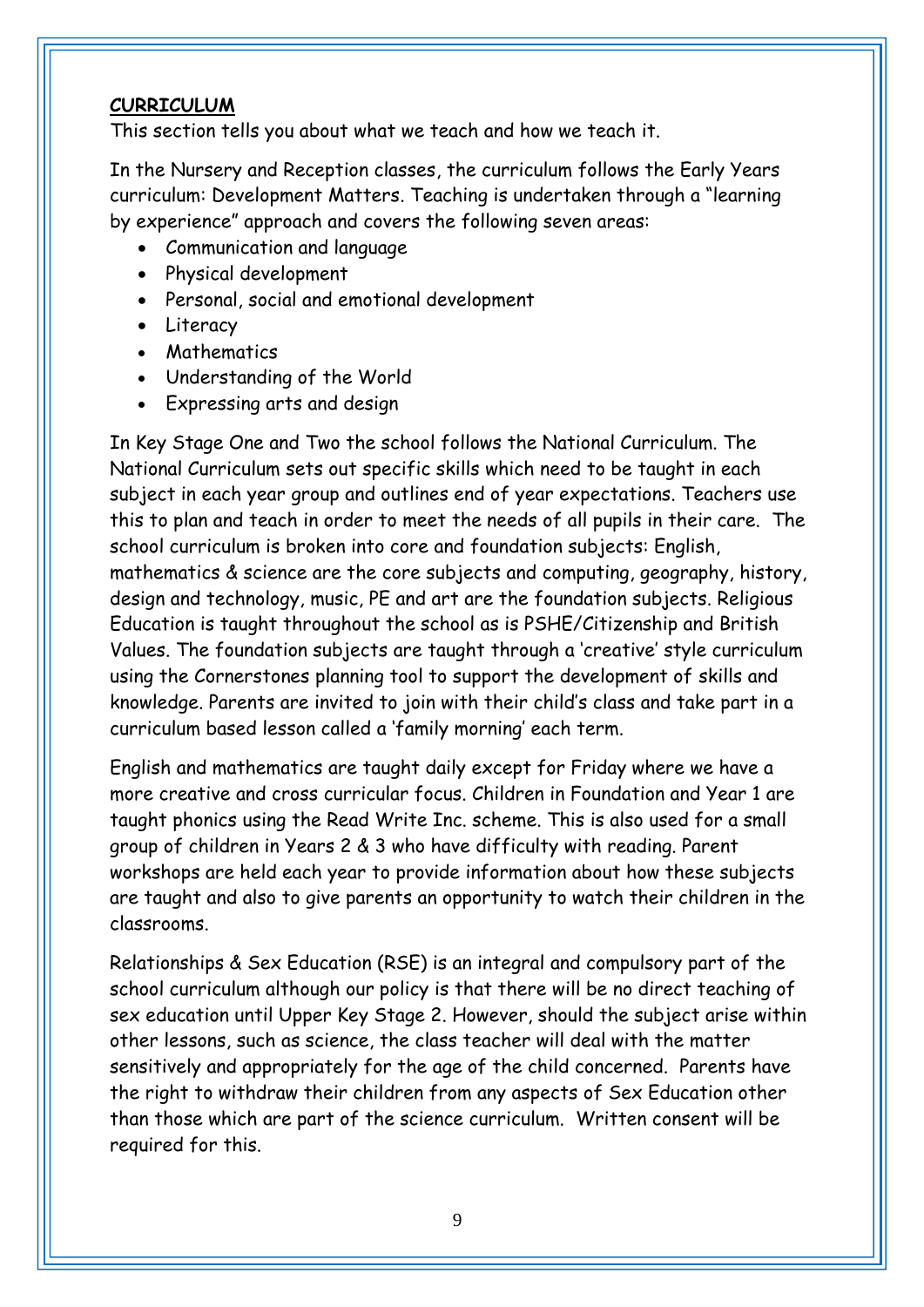#### **Collective Worship**

The school's policy on Religious Education is reflected in our daily act of collective worship, where teachers and pupils participate, sharing values through stories, drama and music. We try to ensure that feelings of awe, wander and gratitude, essential to worship, are exhibited. On request to the Headteacher, children may be withdrawn from collective worship and religious education if parents so wish. Written consent will be required for this.

# **HOW WE TEACH**

Within any class there will be quite a wide range of ability. Teachers plan to make sure that each pupil has work that is challenging to them and provide support where needed.

Teachers teach in a variety of ways: whole class teaching, group work, partner work and individual work, most often the teacher will organise the children into groups to cater for the different abilities of the children and their previous experiences. The groups may be working on the same subject but at different levels. Children are also encouraged to undertake independent learning and develop research skills. Mixed ability teaching and strategic seating are proven ways to improve performance and we encourage the use of these as much as possible.

Teaching Assistants form an integral part of our learning package. TAs work with individuals, small groups and sometimes classes on work prepared by the teaching staff.

# **SPECIAL EDUCATIONAL NEEDS and DISABILITIES**

Our aim at Rakegate is to meet the needs of all our children and make everyone feel that they are a valued member of our school. However, some children do experience difficulties with learning, and we try to identify such children as early as possible and ask parents to come into school to discuss ways of supporting their child.

A child is identified as having a special educational need if they have significant difficulties in learning.

They may have problems with:

- cognition and learning,
- communication and interaction,
- physical, medical and sensory,
- social, emotional, mental health.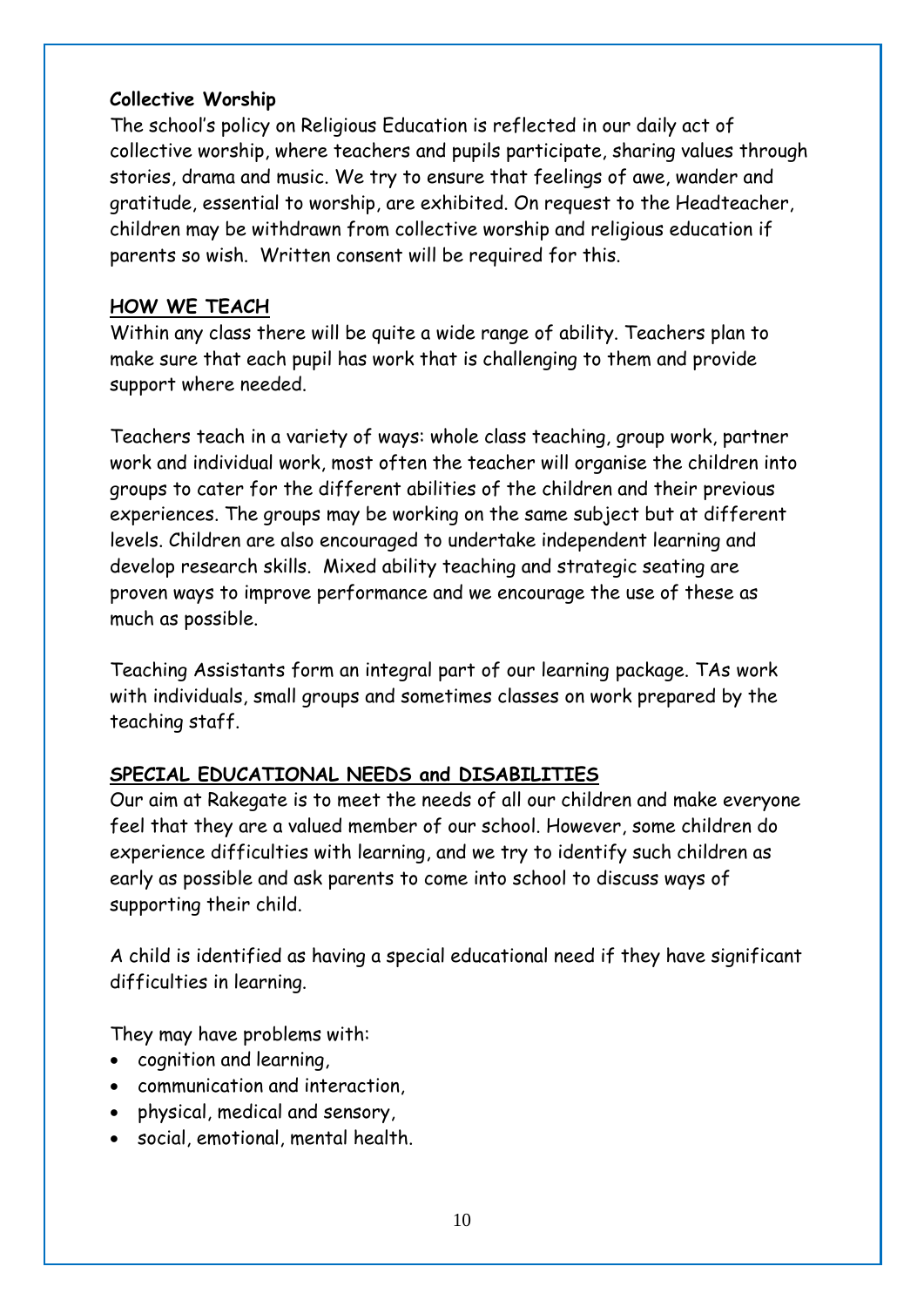Children may need additional support if they:

- have behavioural, social or emotional problems,
- have a physical or sensory disability,
- become disruptive or demotivated through lack of stimulation,
- are exceptionally able.

We can offer help in a variety of ways such as working with the child individually, in a small group, or by planning special work within the classroom.

The class teacher and Mrs Kinsey, our Special Educational Needs and Disabilities Co-ordinator (SENDCo), monitor every child's progress and will inform parents/carers if children need additional support and targets. We make sure that we plan in a very positive way, celebrating what each child can do and working forward in achievable steps. An "Education Health Care Plan" (EHCP) can be set up for specific children needing specialised support involving external agencies. We also recognise that some children are high achievers and work is set at an appropriate level with extension activities planned for them by their class teacher.

# **EXTRA-CURRICULAR ACTIVITIES**

At Rakegate we like to offer a variety of extra-curricular clubs, mainly after school. Activities depend on staff expertise and interest and may include the following: football, netball, golf, cricket, athletics, gymnastics, computing, dance, cross country, art/craft etc. We are not able to offer all children every activity, more is offered for our older children but we hope that as children progress through the school a number of opportunities will be given. We sometimes use the expertise of outside agencies to provide extra-curricular activities. A timetable of clubs is available on the school website and sign up letters are sent home for consent. These change on a termly basis.

# **OUT OF SCHOOL CLUB**

As part of our extended schools provision, we are able to provide supervised childcare for children aged 3-11 from 7.30 am until 8.30 am and 3.00 pm until 5.30 pm every school day. Our Breakfast and After school clubs take place in the Marshes and are organised by Mrs. D. Jadowski and she can be contacted by telephone on 01902 558608. Mrs Jadowksi will be happy to discuss the organisation of the club should you need to know more.

# **Breakfast Club**

7.30am - £4.00 (including breakfast)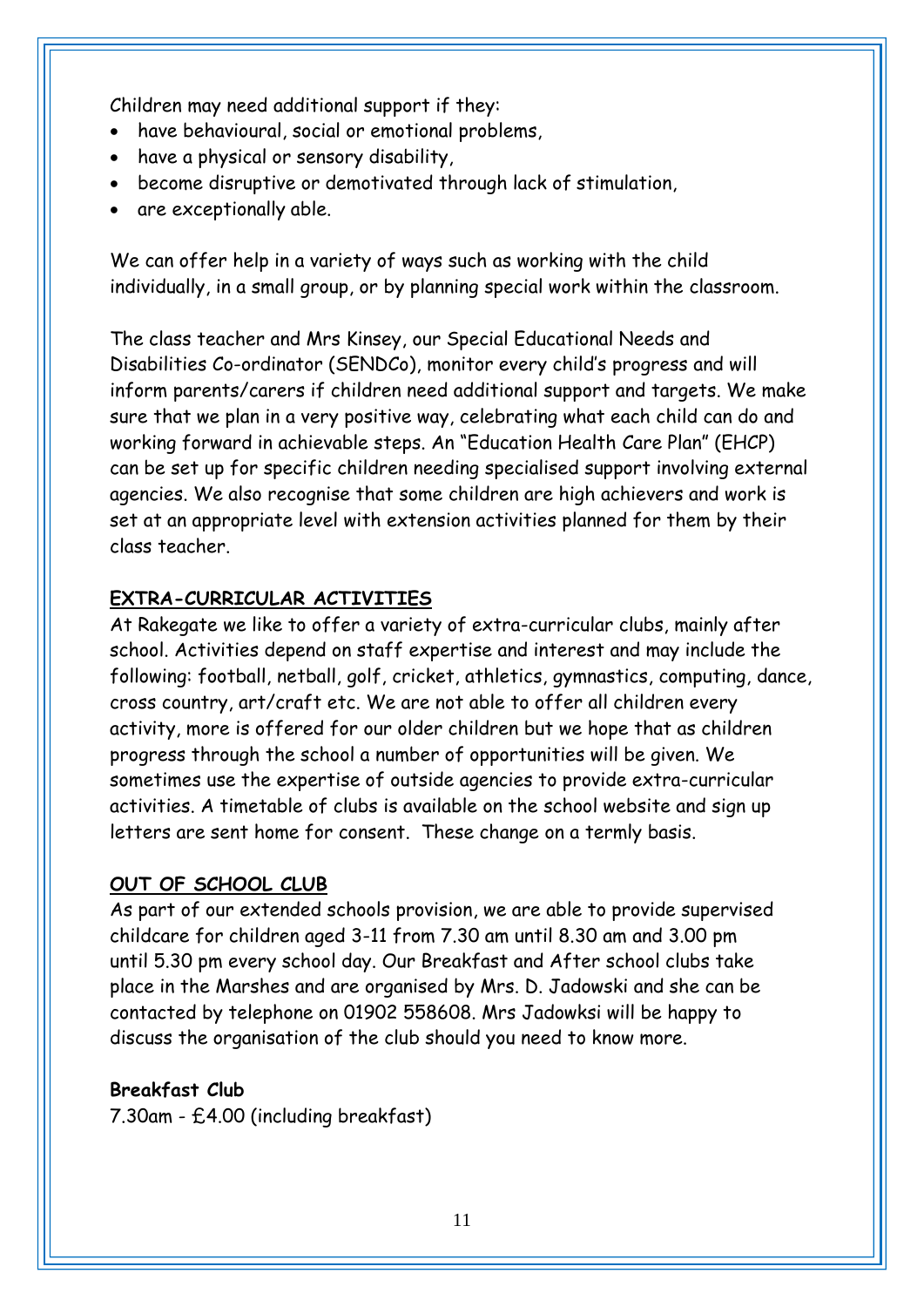**After School Club**

| $3.10$ pm - $4.30$ pm | £5.00 |
|-----------------------|-------|
| $4.35$ pm - 5.30pm    | £7.00 |

Collection after 5.30pm will incur an additional £5.00 charge.

#### **EDUCATIONAL VISITS**

An important aspect of our work in school is undertaken through educational visits arranged for the children. These will vary from a short walk within the locality of the school such as the local shops to residential visits.

Such visits are expensive to organise and they are unlikely to take place without voluntary contributions from parents/carers. Every visit undertaken is subsidised by school fund but it is clear that unless sufficient voluntarily contributions are made such visits are not financially viable and we will beforced to cancel our plans.

Visits are planned to enhance the children's learning. All visits are riskassessed and extremely well supervised by school staff. We hope that you will allow your child to take part.

Local visits within the community may take place at any time during the year. Therefore we ask parents/carers to complete a "Local Visit" permission on the Contact form when the child joins the school.

#### **UNIFORM**

**Schools are a place of work and we believe that the children should therefore wear appropriate clothing.**

We prefer Nursery children to wear uniform however it is not compulsory so they are allowed to wear their own clothes if they wish. If this is the case, we ask that it is appropriate for working in school, e.g. sensible shoes etc. Some items of school uniform and accessories with the school name embroidered onto it, may be ordered and purchased from the school office.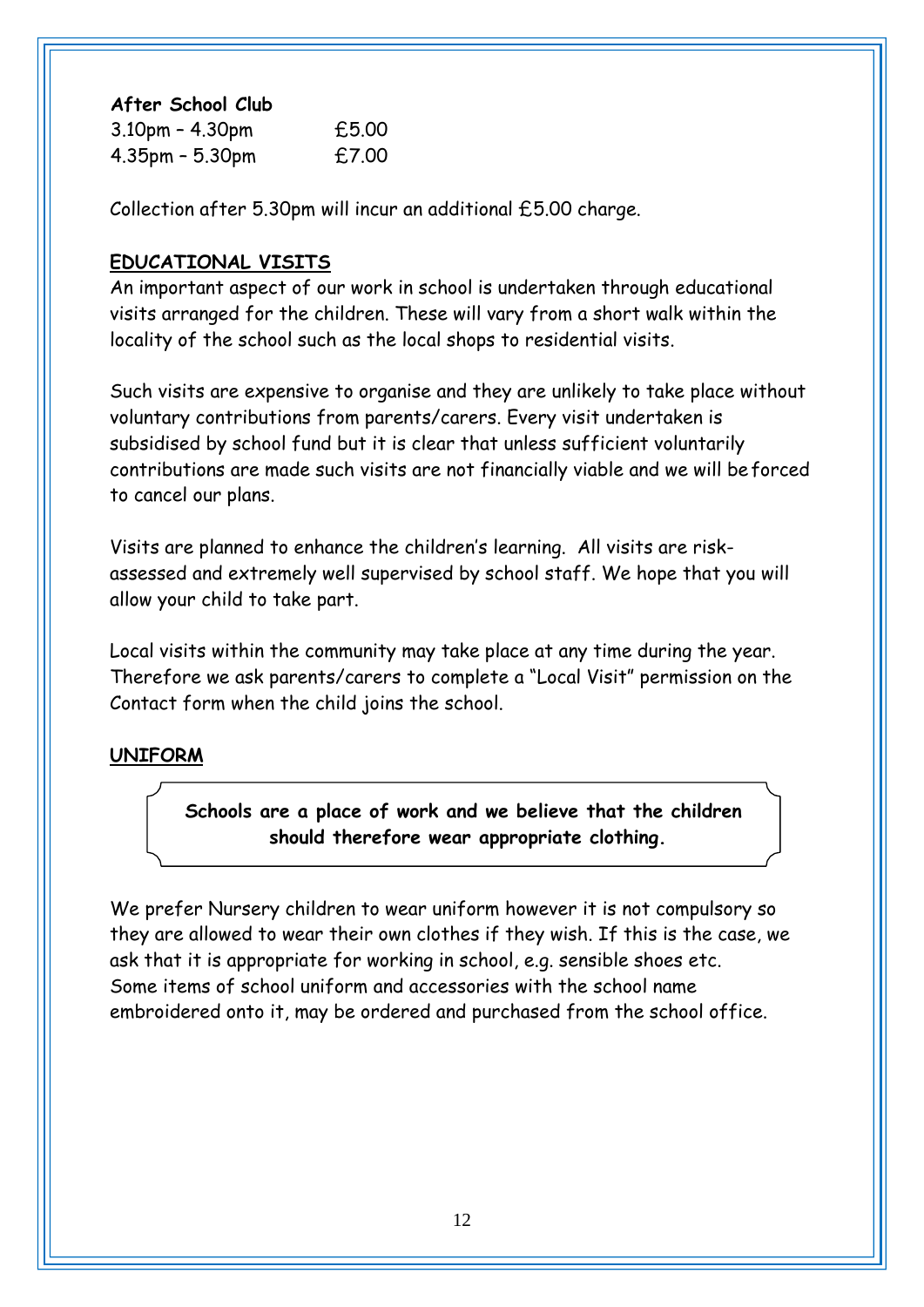See prices below:

**PE bag – £4.50 Book Bag - £6.00 Ties - £2.50**

**Cardigan – from £10.00 V neck sweatshirt – from £9.00 PE polo shirt – from £6.00 PE shorts - £4.00**

We ask that your children follow this dress code:

- Royal blue cardigan or sweatshirt and a white shirt/blouse.
- Grey tailored trousers, skirt or pinafore, please do not allow children to come wearing denim, leggings or tracksuits.
- School tie.
- Blue and white checked dresses during the summer.
- School shoes that are practical for work and play, please do not allow your children to wear trainers or heels. Some older children like to bring a pair of trainers for break/lunchtimes which is acceptable. If children wear boots to walk to school in winter, we ask that they change into shoes once they enter the building.
- Plain white, grey or black socks or grey or black tights.

# **Please ensure that your child's name is in all clothing.**

We ask that hair is kept neat and tidy and that consideration of appropriate styles is given by parents/carers and children. Make-up and nail varnish are not permitted in school.

At Rakegate we ask you not to send your children to school wearing jewellery as it can be dangerous both for your child and others. If your child has pierced ears, they may wear studs, but not long earrings. Children will be asked to "tape" earrings for PE/Games. If children do wear jewellery not considered to be safe, they will be asked to remove them at particular times. We will stop children from using the playground or taking part in PE activities if we feel that their jewellery is a danger.

# **PHYSICAL EDUCATION**

All children undertake physical activities twice a week when circumstances permit. In Reception, KS1 and KS2, children need to wear a pale blue polo shirt with the school logo on and black shorts. Trainers are useful for outdoor sessions as are sweatshirts/tracksuits in winter (plain blue, black or grey). Children will be informed when their PE days will be and should come to school dressed in their PE on those days.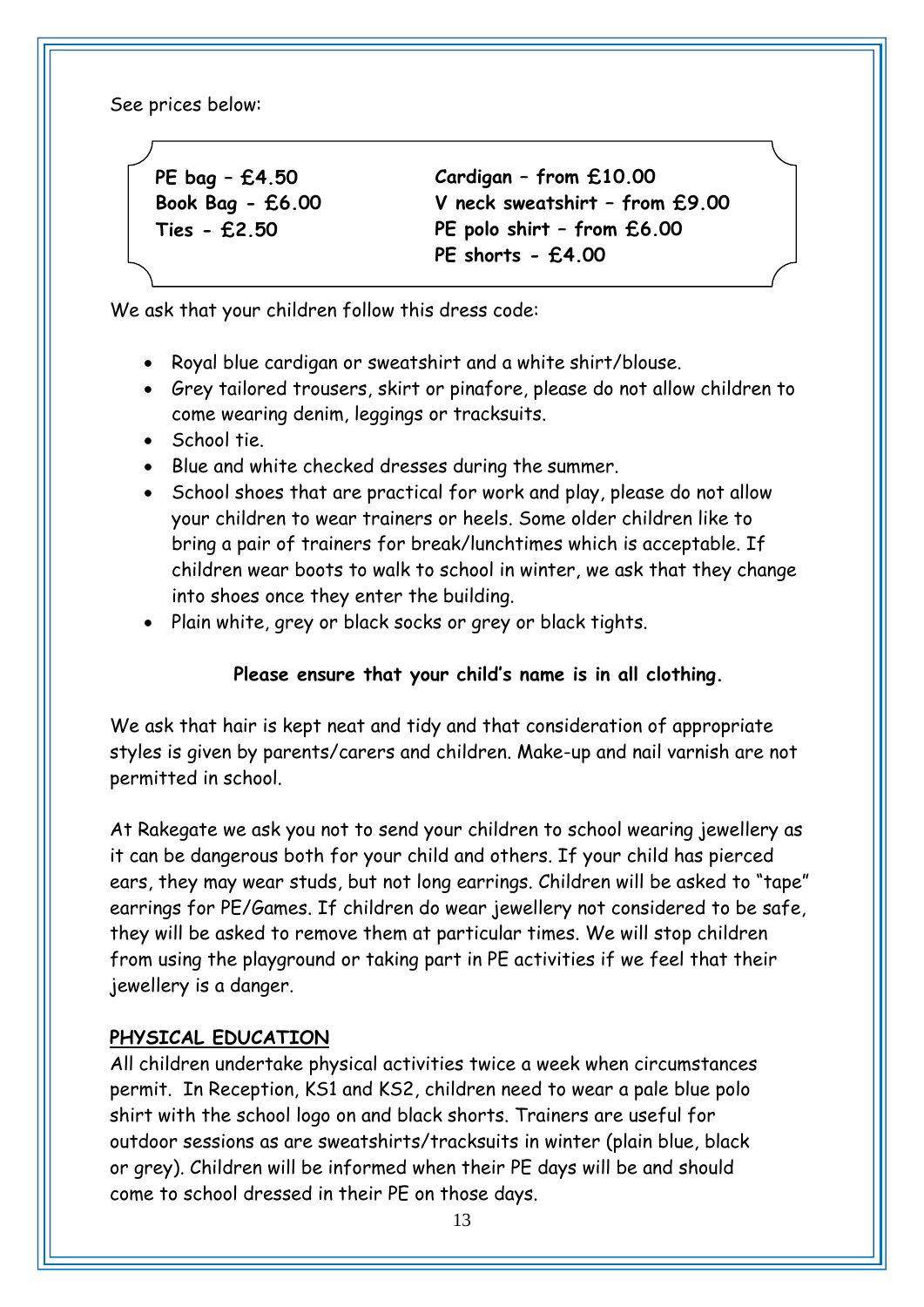Children have the opportunity of weekly swimming lessons at some stage during KS2. The children will need their own costume, a towel and a sensible bag to carry/store their things in. Children with long hair will be asked to wear a swimming cap.

#### **SPORTING AIMS**

**The importance of sports is recognised both nationally and in respect of Rakegate Primary. The sporting aims for our school are:-**

- 1. To encourage all children to participate in sporting activities.
- 2. To recognise children's achievements in sport both within and outside of school.
- 3. To provide wide and varied sporting activities for the children.
- 4. To provide opportunities for children to participate in competitive sport.

We pride ourselves on our involvement and successes in inter-school sporting competitions.

# **BEHAVIOUR & DISCIPLINE**

At Rakegate Primary School everyone is expected to work hard and behave well. Children are encouraged to be self-disciplined as this will help them greatly in later life.

We have an established code of conduct and follow a strategy of "Assertive Discipline". Children soon learn this code through assemblies and within teaching situations. The agreed rules provide a positive working atmosphere and make the school safe and welcoming for all as well as encouraging pupils to have a respect for themselves, their peers, adults and their surroundings.

Unacceptable behaviour will inevitably occur for some children at some stage during a school year, if this happens children are expected to follow the code rules which usually solve the problem. However on occasions when poor behaviour persists, we will call parents/carers in to talk to us and plan a way of helping the child to work/behave appropriately. In exceptional circumstances, a child may have to leave the school site at lunchtimes or even be excluded for a period of time. In the unlikely event of this happening you would know well in advance.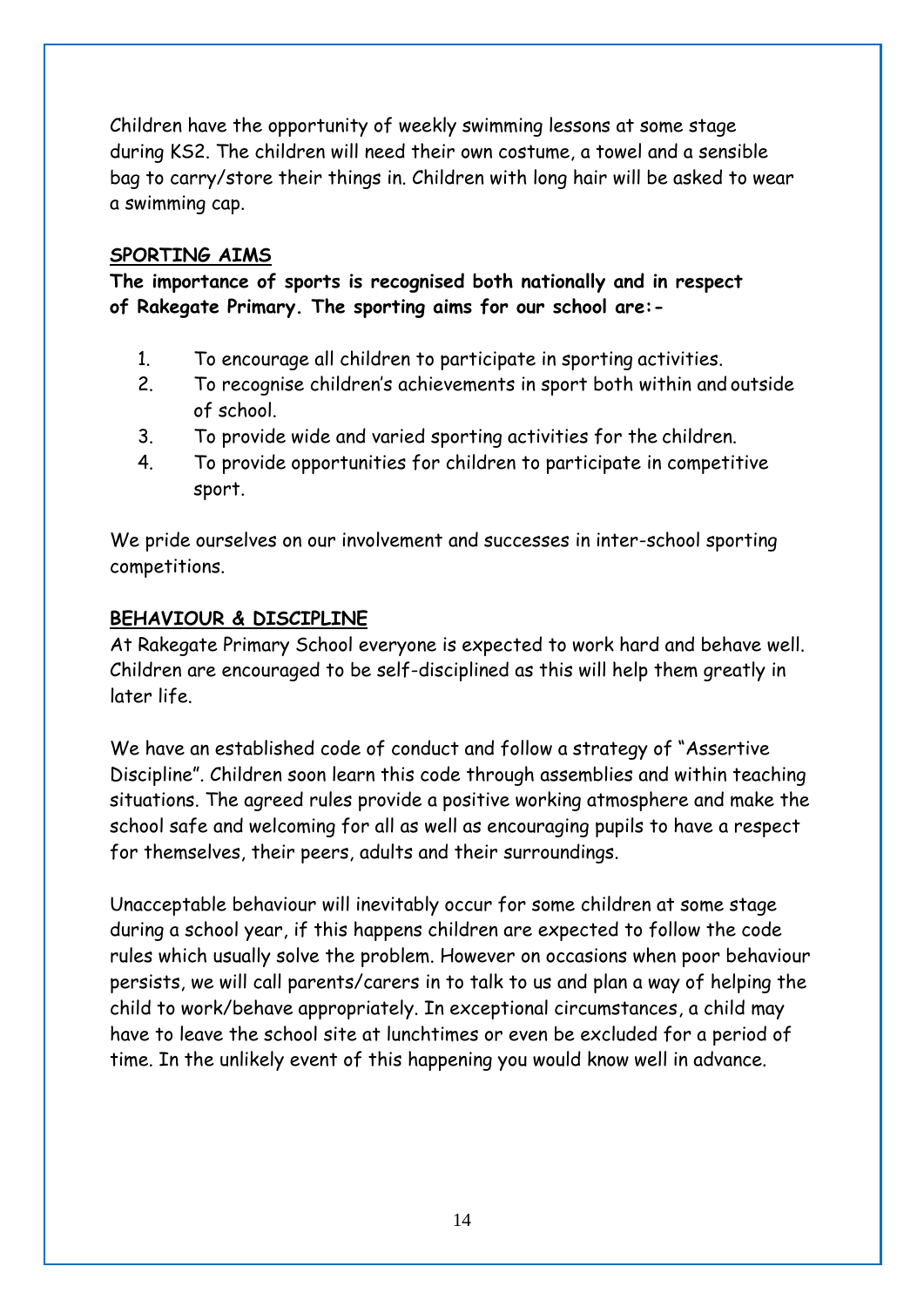Our school rules are simple to understand and to follow, they are based on the following four principles which we begin to share in a simple form in the infants and then formalise as the children get older.

- We listen and follow instructions.
- We work without disturbing others.
- We are always polite and respect others.
- We look after property and belongings.

The school has a Home-School Agreement which you will be asked to sign when your child joins the school. Although you are not compelled to sign it, not signing it does not exempt anyone from working according to the expectations it contains. Please the Behaviour and Discipline Policy for further details.

#### **RECOGNISING ACHIEVEMENTS**

As part of our behaviour policy, we also operate a system of positive encouragement. Children are awarded certificates on an individual basis for behaviour, school work, reading and attendance and punctuality. We like to present these awards in special assemblies each Friday. If your child receives a reward, you will also receive an alert to your phone or tablet using the Marvellous Me app. We also like to share the success of children's achievements outside of school as well. Children can bring in awards, certificates or trophies to Friday assemblies.

All children can also gain success for themselves and their team through our 'Planet System'. On joining the school, children are put into a Planet: Mars, Venus, Saturn or Jupiter and collect planet points for their own chart which also contributes towards their planet total. Weekly and half termly rewards are given for the winning planet.

#### **HOW CAN YOU HELP?**

We find that children benefit most from their time at school when their parents/carers play an active part in school life. Here are a few ways in which you can help your child make the best of their time at Rakegate.

#### **Daily Routines**

It is very important that your child is ready for work each day, so ensuring children get a good night's sleep and a healthy breakfast is very beneficial for them and the school.

#### **Reading**

It is very important that your child does some reading each day. In Nursery and Reception you can share books by reading children stories and when they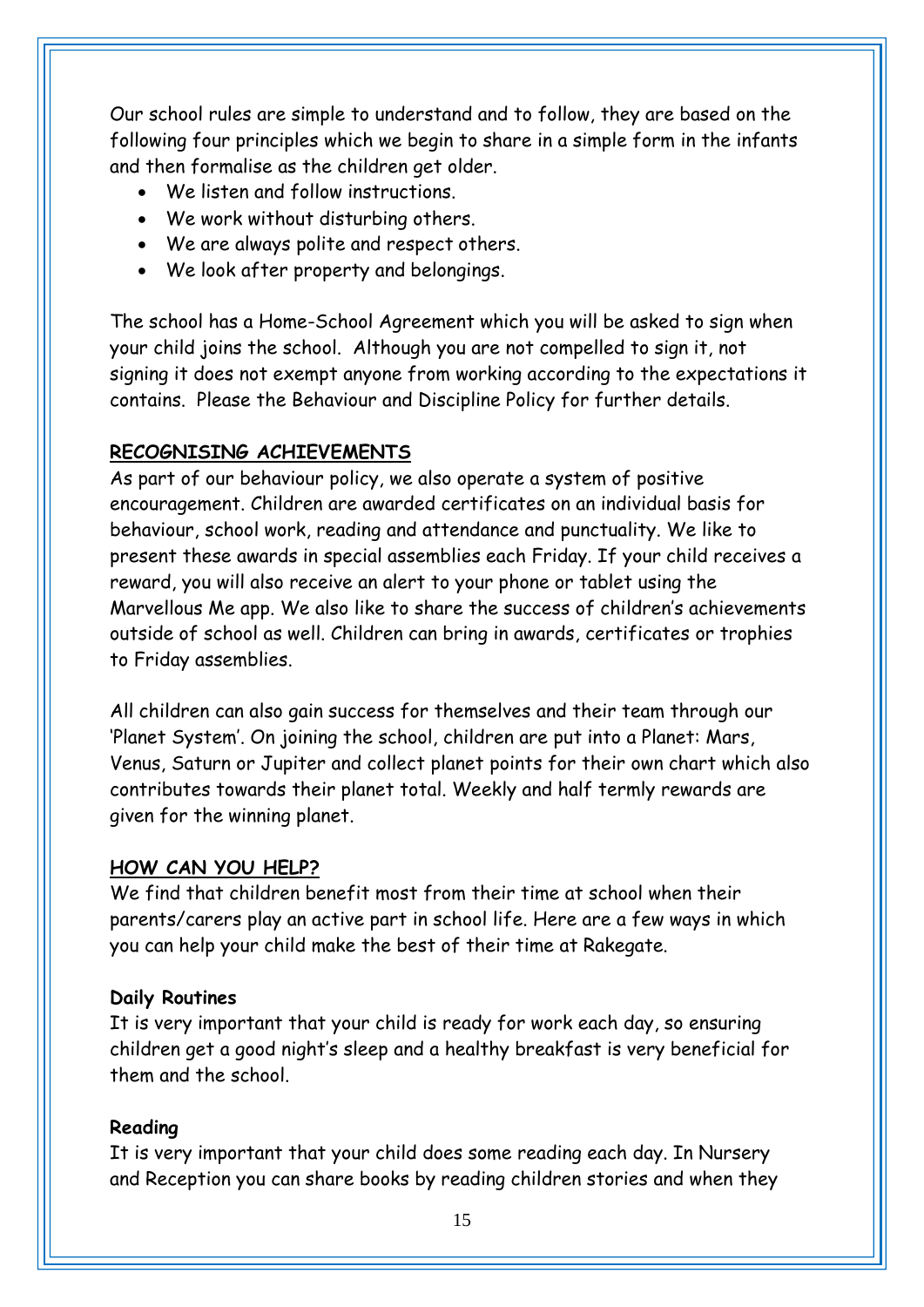do bring books home it is very helpful to set aside a regular time each day to read, listen and talk about the book. Even when they are fluent readers, children still need to read regularly and be questioned about what they have read to check their understanding. Please write comments using the reading app 'Go Read' every time you hear them read, we have a minimum expectation of at least 3 times per week.

#### **Homework**

We expect children to complete homework from an early age. You can help by checking that children are bringing homework home, encouraging them to complete it and helping if necessary. You will be contacted by a member of staff if your child persistently fails to complete or hand in their homework. Please see the Homework Policy for further details. Alongside this is our remote learning offer in the event that school has to close or children have to work from home. The Remote Learning Policy is also available to view online.

# **ATTENDANCE**

**It is very important that children come to school as often as possible and that they arrive on time.**

# **Punctuality**

If children are late they may miss important instructions for the work and they also disrupt the rest of the class. However, it is better that children arrive late than not come at all. Children who are late must report to the office when they arrive at school. Children are expected to be in school by 8.50 a.m. from Reception to Year 6. Children arriving after this time will be classed as late and the minutes late will be recorded.

We expect nursery and infant children to be collected at the end of a school day; you will receive a form to complete telling us who is likely to collect your child. We will look after children for a short while after school should you have a difficulty but we ask that you telephone if you know you are going to be late. Teaching staff can supervise children until 3.30pm (20 minutes after the end of the school day). Children not collected by this time will be looked after by our After School Club here in school. However please note that parents/carers will be charged for the use of this facility.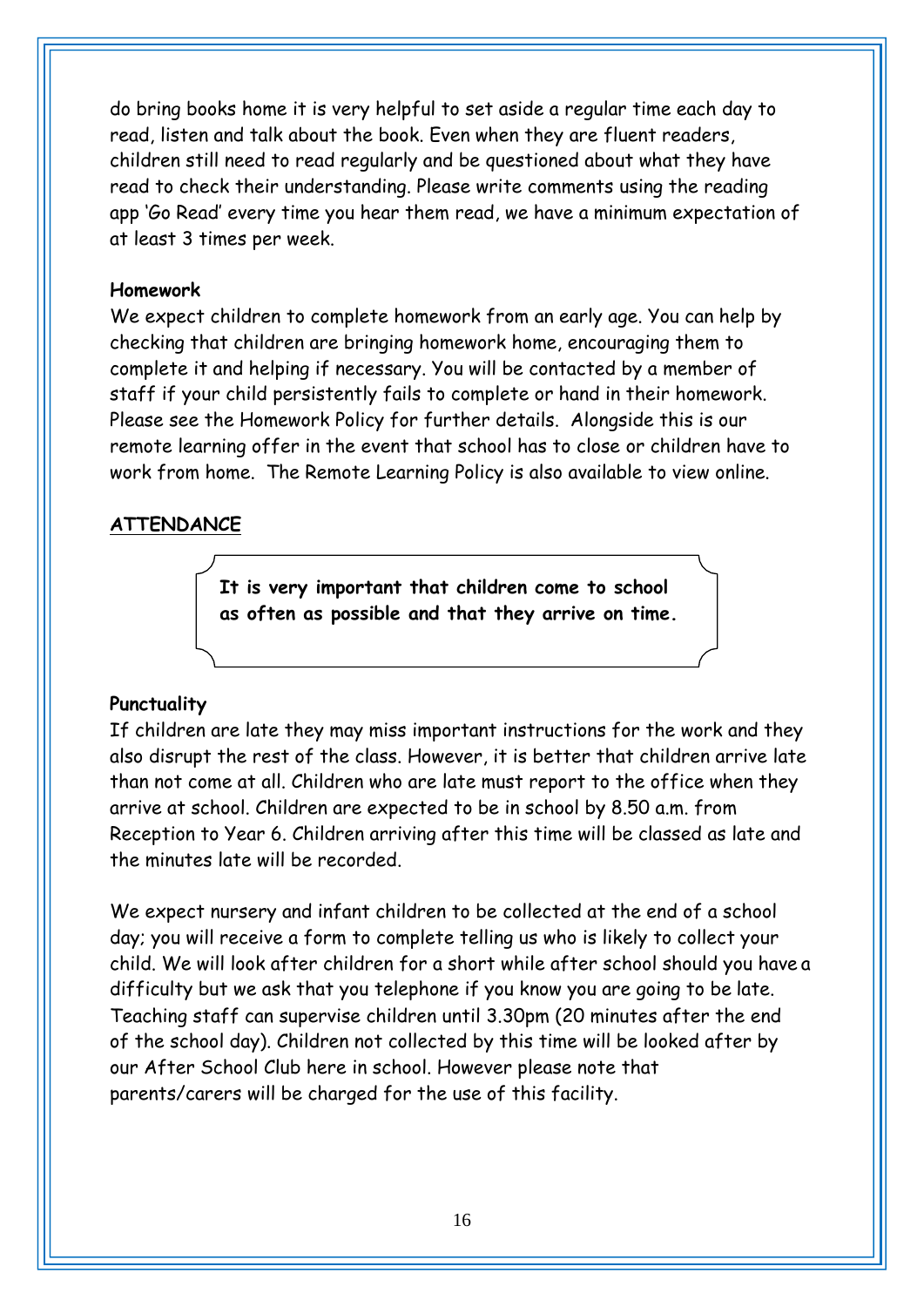#### **Absence**

If your child is away from school you **must** let us know why. **This is a legal requirement.**You can telephone, email, pop into school or send a note. We cannot accept a verbal message from another child.

Children are not permitted to leave school on their own during the school day, with the exception of children going home for dinner. Children **must** be collected should there be a need for them to leave during the day. The school has to keep records of all absences from school; these may be **authorised** or **unauthorised.**

**Authorised absence** is when the school has been told why a child is absent for a valid reason such as: illness, medical appointment etc.

**Unauthorised absence** is when the school has not been informed or when the school feels the reason is not justified e.g. shopping, birthday, looking after a sick member of the family, truancy etc**. Holidays during term time are no longer permitted and will be classed as unauthorised**. This may lead to you being liable to a £60.00 fine per parent per pupil.

Attendance records are checked regularly by school staff and cases causing concern will be referred to our Educational Welfare Officer.

The school is obliged to publish statistics related to the rates of absence for the previous year. The figures for 2020/2021 are as follows with a date range of 2/9/20 – 16/7/21 (January – March 8 th 2021 COVID closures):-

| Group             | <b>Presents</b> | AEA | Absences | <b>Authorised Unauthorised</b><br>Absences | <b>Possible</b> | % Attend |
|-------------------|-----------------|-----|----------|--------------------------------------------|-----------------|----------|
| Year <sub>R</sub> | 95.8            | 0.0 | 3.5      | 0.7                                        | 100.0           | 95.8     |
| Year 1            | 93.6            | 0.0 | 4.8      | 1.6                                        | 100.0           | 93.6     |
| Year 2            | 94.6            | 0.0 | 4.0      | 1.4                                        | 100.0           | 94.6     |
| Year 3            | 95.8            | 0.0 | 3.8      | 0.4                                        | 100.0           | 95.8     |
| Year 4            | 95.0            | 0.0 | 3.6      | 1.4                                        | 100.0           | 95.0     |
| Year 5            | 95.0            | 0.0 | 4.0      | 1.0                                        | 100.0           | 95.0     |
| Year 6            | 93.6            | 0.1 | 5.0      | 1.2                                        | 100.0           | 93.7     |
| Totals            | 94.8            | 0.0 | 4.1      | 1.1                                        | 100.0           | 94.8     |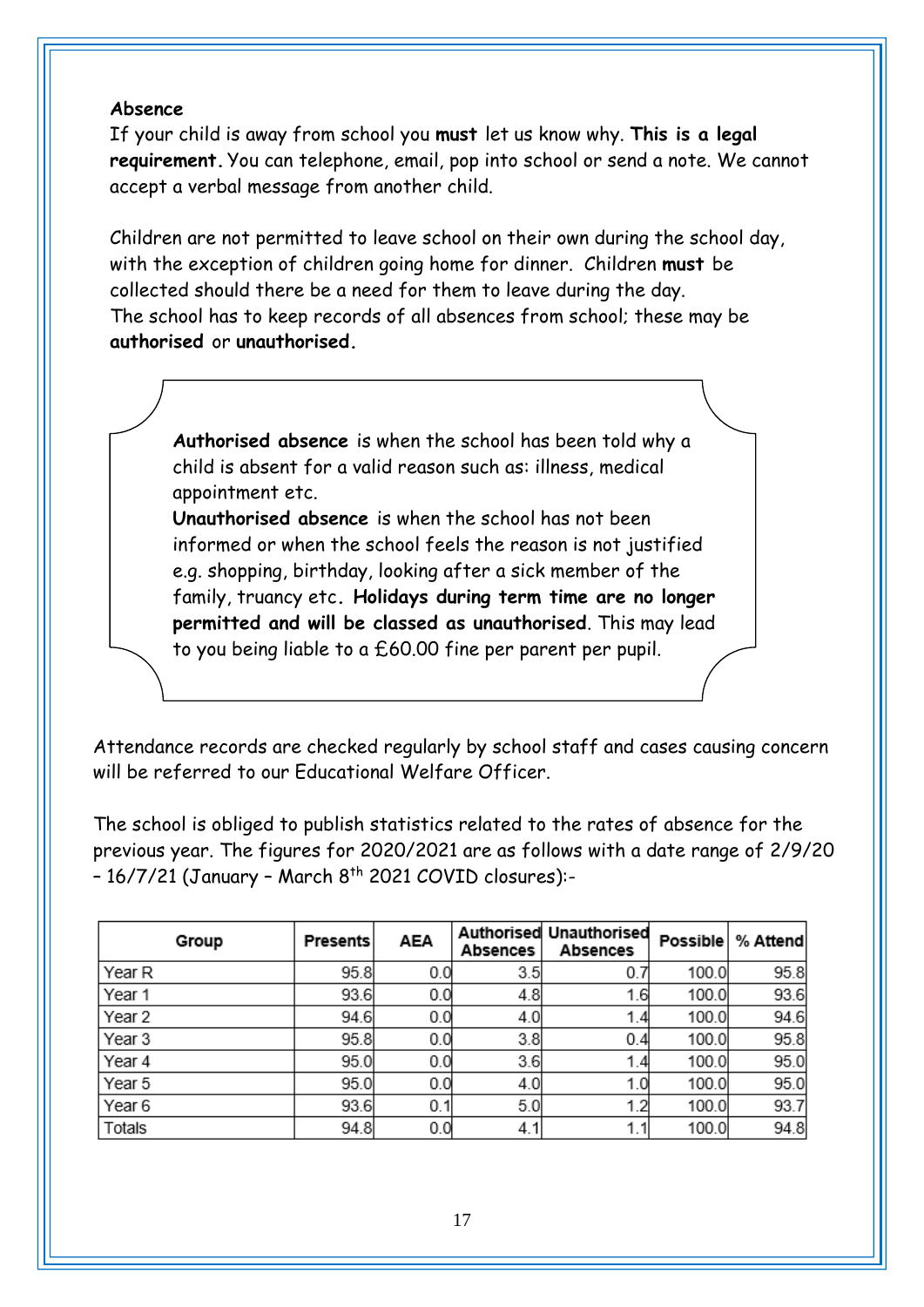#### **Holidays in term time**

We cannot authorise holidays in term time, parents/carers must make an appointment with Mrs Horton to make a request for a leave of absence during term time. Holidays not approved by school will be classed as unauthorised absences and will result in the Education Welfare (attendance) Officer taking action which can include fines. For further details please visit [www.wolverhampton.gov.uk.](http://www.wolverhampton.gov.uk/)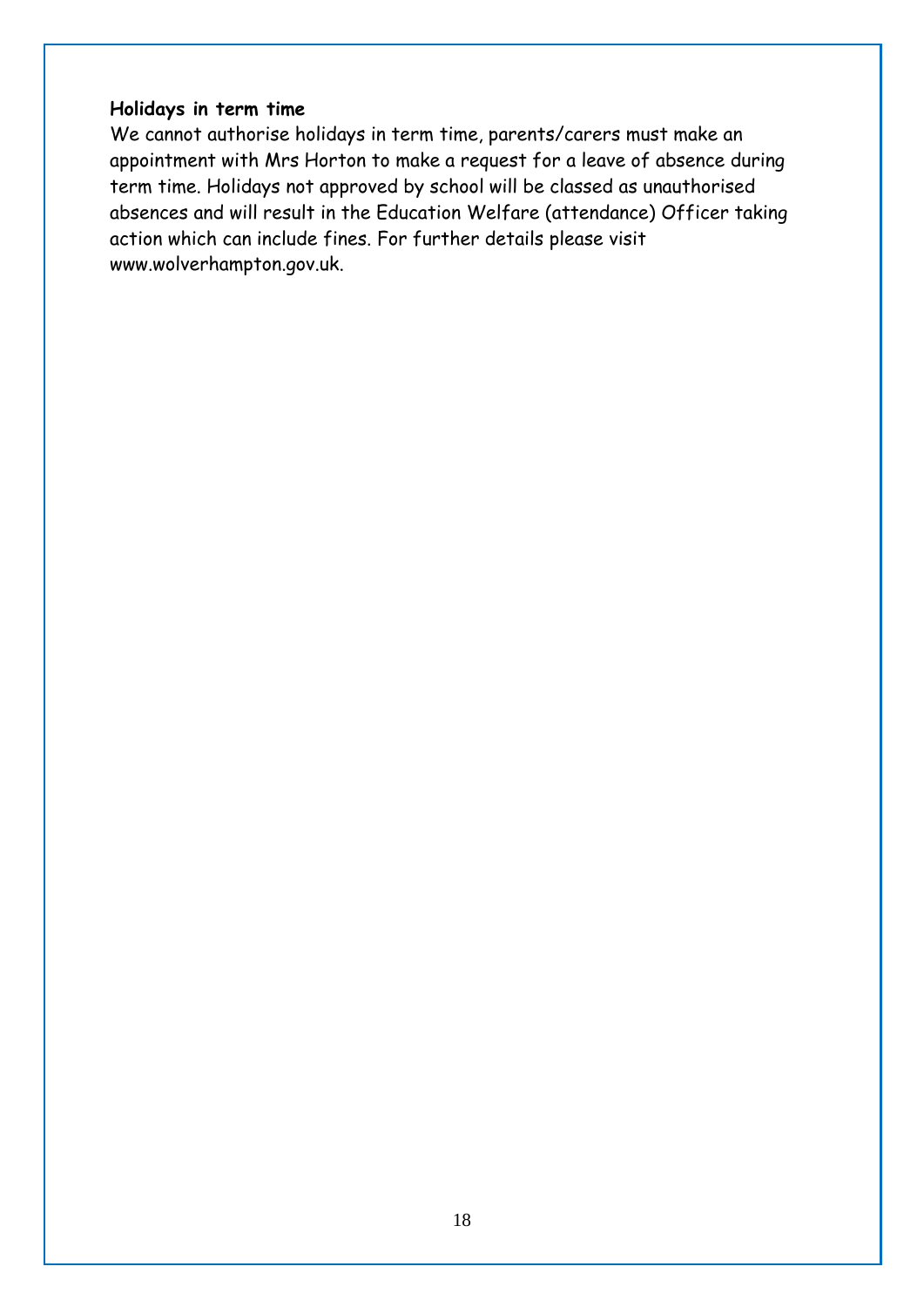#### **MEDICAL CARE**

All children are offered a health check when they begin full time school; this is arranged by the School Nursing Service. Below is a statement from the School Nursing Service in respect of their work.

The aim of the School Nursing Service is to provide a high level of health care to enable school children to reach and maintain their full potential and not to be disadvantaged by ill health. Health care is delivered through health assessment, health education and health promotion.

The School Nurse is a registered nurse who has additional training and experience in child development and health education.

Any child, parent/carer or professional can make a referral to the School Nursing Service. Contact can be made at school or at the nurses' clinic base.

All referrals are dealt with in a confidential manner

When children start at our school, parents/carers are requested to complete a proforma giving medical information that may be useful for us to know. It also asks for emergency contacts should we need to contact you in school hours. If you change address or phone numbers please let us know.

#### **Clinical/Medical Appointments**

School time appointments should be avoided wherever possible however we realise that sometimes such appointments in school time are unavoidable. Children must be collected for appointments in school time. If children can return to school after an appointment it will not affect their attendance.

#### **Medicines in School**

Wherever possible we ask that medicines are not brought into school or a parent/carer comes into school to administer it. However an exception to this rule is made in relation to asthma inhalers. Infant children are given their inhalers by staff and junior children administer their own inhalers.

If a child is recovering from an illness and is well enough to be in school we will accept medicine which has been **prescribed** under the following terms:-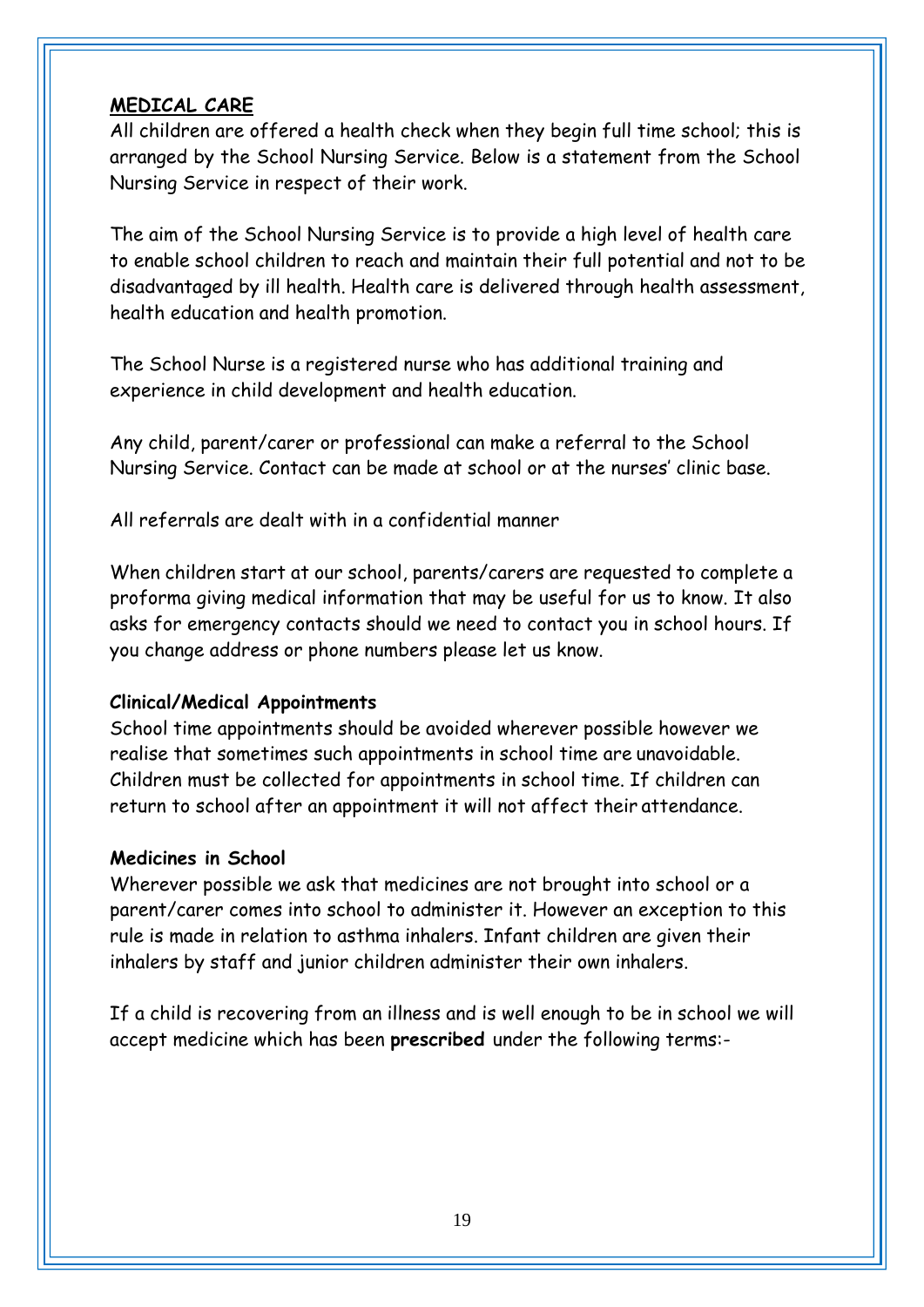- 1. Precise doctor instructions are included with the **prescribed medication** including when and how many/how much is to be given. Bottles with "as directed by the doctor" are not acceptable.
- 2. Parents should bring medication to the School Office, not the class teacher.
- 3. All medication should be clearly labelled with the contents, owners name and precise dosage.
- 4. Parents/carers must complete an indemnity form provided by the school.

# **Non-Prescription Medications**

Normally this type of medication should not be given at school. However, there may be exceptional circumstances where this is appropriate, for example where a pupil is known to suffer from recurring acute pain. This will be at the discretion of the Headteacher, the regularity of administration will be monitored and parents/carers will be advised to make an appointment with their GP if symptoms persist. Parents/carers will be required to complete a medical form as appropriate.

#### **SCHOOL MEALS**

When children begin full time school they have a choice at lunchtime of a hot school meal, bringing a packed lunch or going home to dinner. We prefer children to have a school meal but the choice is yours.

The school has a cafeteria service for meals with plenty of healthy choices, cooked to a high standard on site.

From September 2014 all children in Reception, Year One and Year Two are entitled to a free school meal under the government "Universal Infant Free School Meal" scheme. To access such a meal, please speak to your child's teacher or call in at the office.

Dinner money is collected each Monday morning. Costs for 2021/2022 are £2.50 per day, £12.50 per week. Infant children/parents should bring their money to the school office; junior children may take it to the classroom from where it will be sent to the office. Money should be sent in a sealed envelope with the child's name and class written on. Payment can be made in advance, we accept cash or card payments and also use the online SIMS Pay system.

Parents/carers who do not keep up to date with payments may find that we will have to withdraw this option although people are informed well in advance if this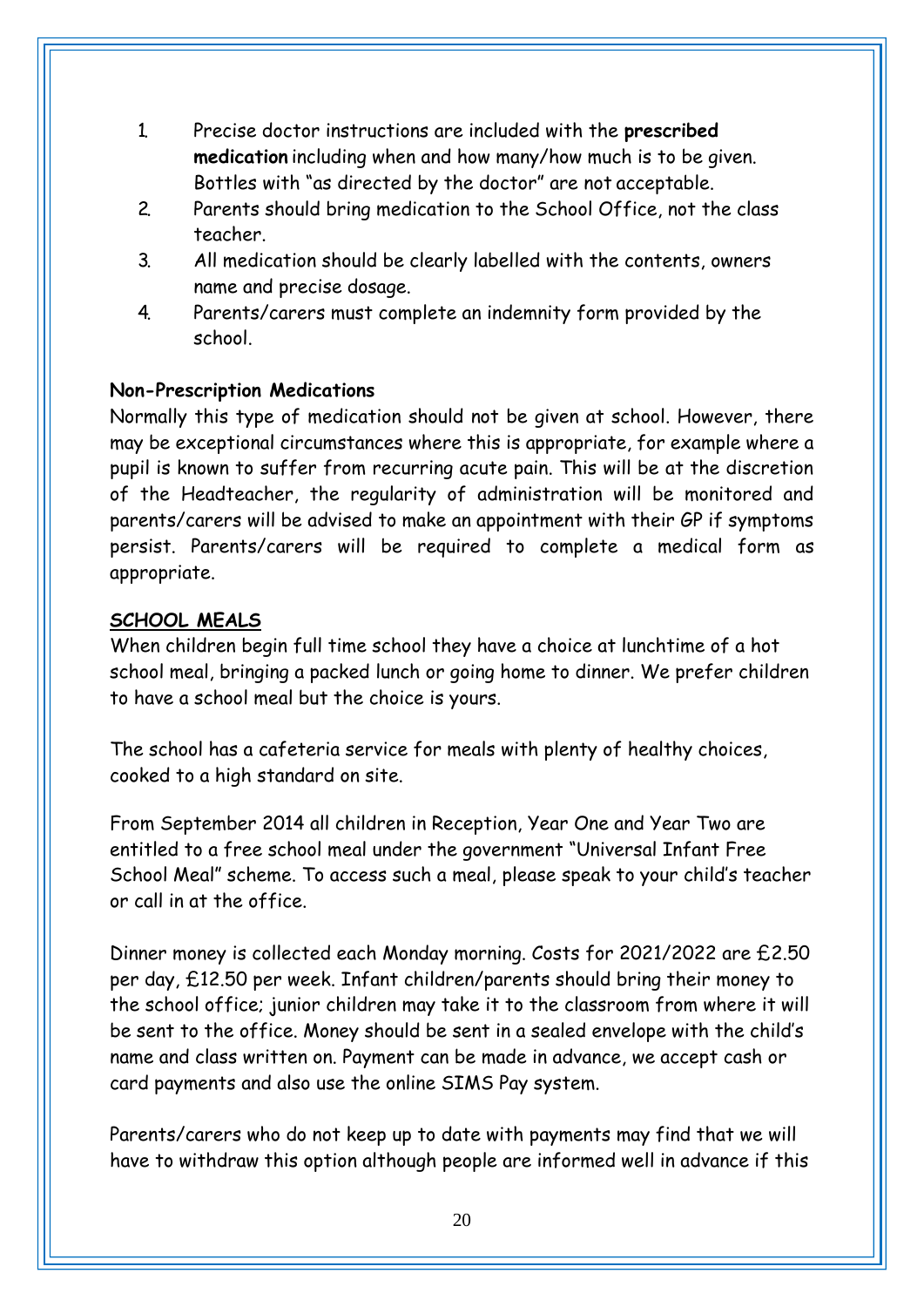is the case. Consistent failure to pay outstanding debts will result in the school taking legal action.

Free school meals are available to families whose circumstances qualify in KS2. The office staff will willingly assist in making the claim for you or forms are also available from the Civic Centre. We ask that parents/carers keep their entitlement up to date as we are obliged to charge if the form runs out of date.

Children who bring a sandwich meal must provide a plastic box, clearly labelled with their name and their class details. Children will need to bring their own drink. Drinks containers and drinks must be contained within the sandwich box. No cans, glass bottles, fizzy drinks or hot liquids are allowed for safety reasons.

Children who stay at school are supervised by "lunchtime supervisors". The school's behaviour policy also applies at lunchtime and it must be clearly understood that children must conform to acceptable standards of behaviour. Children who do not may not be allowed to stay on the premises at lunchtime.

#### **Fruit Break**

Free fresh fruit is provided on a daily basis for all children; through government subsidies for Foundations Stage and KS1.

#### **Water Bottles**

Children are required to bring a water bottle to school which can then be refilled during the day.

#### **Milk**

Children in **Nursery** and **Reception** will receive free milk until the term after their  $5^{th}$  birthday, they then can order at a cost of £12.00 per term.

#### **MONEY/VALUABLES**

Children occasionally bring watches, jewellery, money and other valuable possessions such as toys into school, particularly as they get older. We do not recommend this. If children do bring valuables into school, they are their own responsibility and we cannot be held responsible for any loss or damage.

Mobile phones are not permitted in school except in special circumstances and by arrangement with the school. If children need to contact someone in an emergency, this will be arranged by school staff. Office staff will keep mobiles in a secure place during the school day if parents/carers require such a service, a consent form must be completed. Mobile phones will be taken from children until the end of the school day if they are brought into school.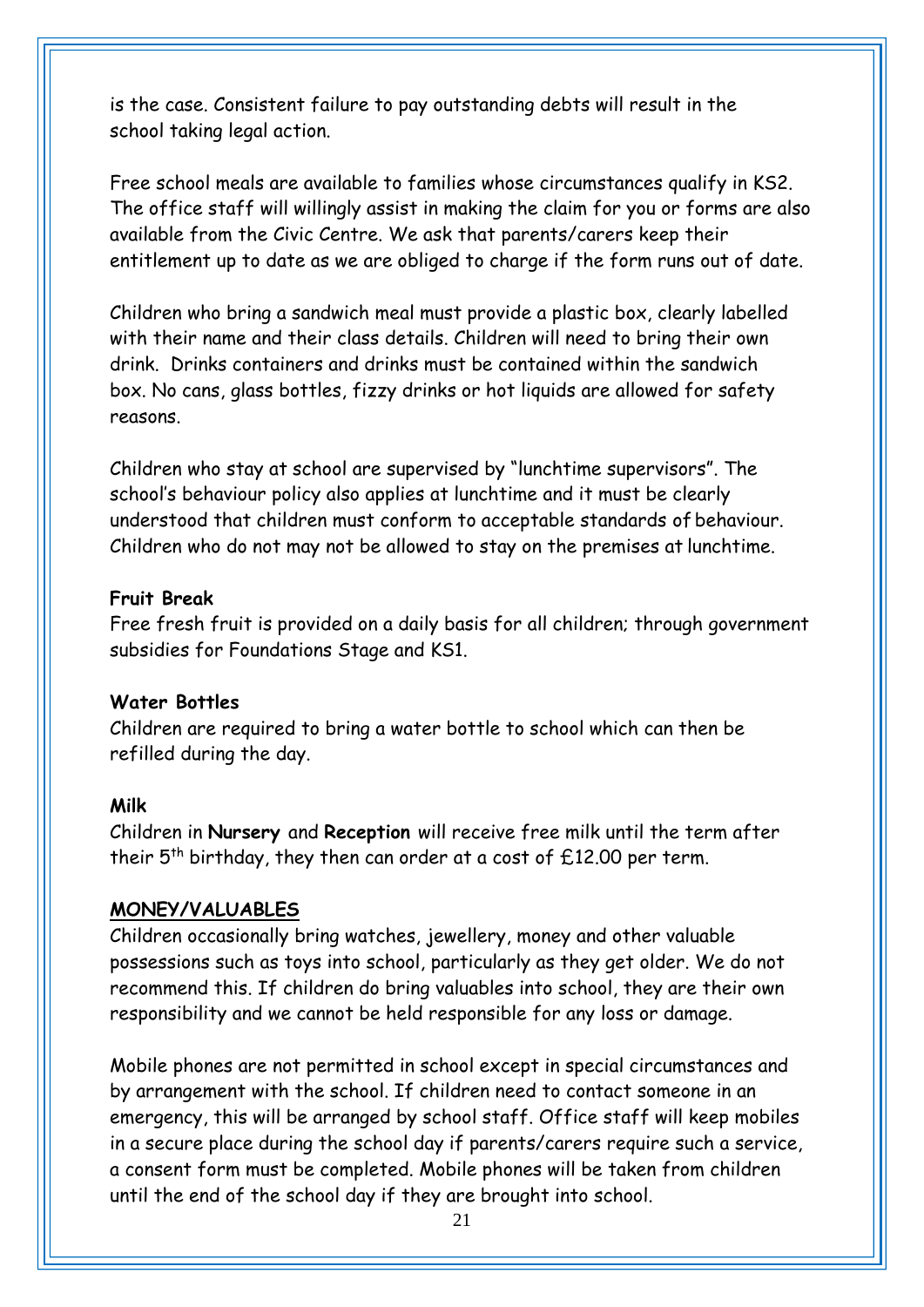#### **ADMISSIONS**

Children can be admitted to Nursery following their third birthday. Children are admitted up to our admission limit of 30 children per morning/afternoon session and strictly on an age related basis. Admission to Nursery does not guarantee admission to school although we would hope that every child who does come to our nursery would gain a place in main school.

Children wishing to come to our school during the school year may do so up to our school admission limit of 60 children in each Year Group (64 in Years 3 and 5). Some working parents/carers will be entitled to free 30 hours, please see Reception for further details.

You are welcome to visit the school to look around at any time of the year, whether you are new to the area, changing schools within the area or your child is starting school for the first time. Please contact the office to arrange a convenient time.

#### **Registering**

#### **Nursery**

If you would like your child to come to Rakegate Nursery you simply need to let us know and fill in an application form. Nursery has two admissions during the year, September and January, dependent on your child's date of birth. Children with a birthday between  $1<sup>st</sup>$  January and  $31<sup>st</sup>$  August will be admitted the September after their  $3^{rd}$  birthday and children with a birthday between  $1^{st}$ September and 31<sup>st</sup> December will be admitted the January after their 3<sup>rd</sup> birthday. Where possible, older children will be allocated morning Nursery places.

#### **Reception to Y6**

Wolverhampton City Council operates a common application system for admissions to full time school. This means that parents/carers need to apply to school through the Civic Centre in the city centre. We will help explain the process to you but hope that you will understand that our school, as all others in Wolverhampton have to follow this process.

The number of children admitted to Reception in September 2019 was 60 children. Children admitted during the school year to July 2020 were as follows:-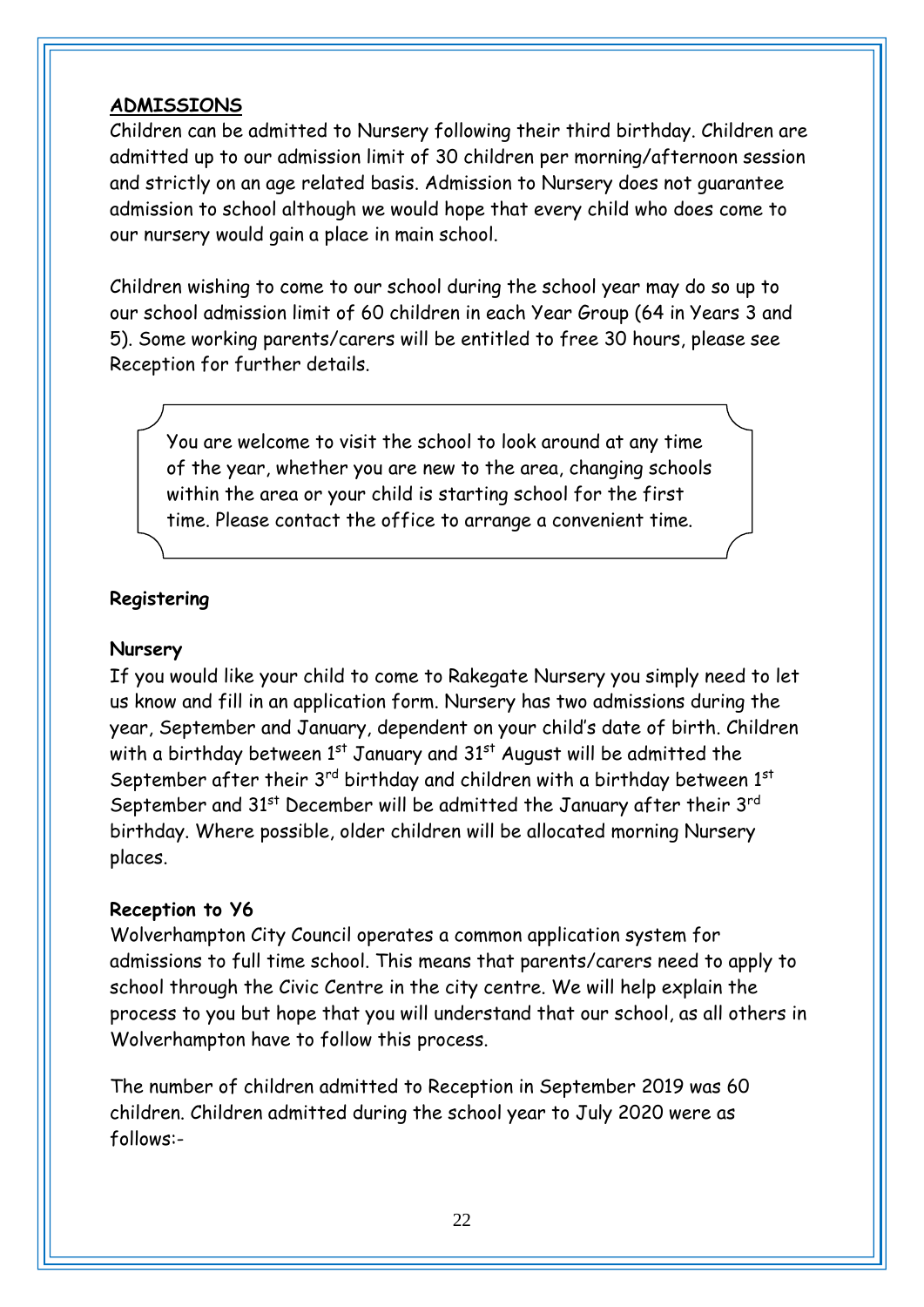Year One 4 children Year Five 1 children Year Two 3 children Year Six 2 children Year Three 2 children Total 19 children

Reception 4 children Vear Four 3 children

#### **Changing School**

If you are moving schools, please let us know as soon as possible so that we can arrange a smooth transfer of your child's records and work to their new school. Parents/Carers wanting a transfer to another Wolverhampton school should arrange to meet Mrs Horton in the first instance and will then have to complete a transfer request form available from the Civic Centre.

#### **TRANSFERRING SCHOOLS**

At the end of Year Six the children move from us to a secondary school, however the process of applying for secondary school begins at the start of their final year here at Rakegate. Opportunities are given by all secondary schools for you to visit in order to help you make choices with your child. Our school staff and the Headteacher are here to help you make your decision should you require support. We work closely with all local schools and share information etc. with them before children move. Secondary school staff often visit the children before the move and arrange a day visit to their new school in July. This means that on transfer the children know what to expect and what is required of you and them.

Year Six children from Rakegate intended to attend the following schools in September 2021: School Boys Girls Total Aldersley 23 13 36 Kings 2 1 2 Ormiston NEWA 6 10 16 Colton Hills 0 1 1 Our Lady and St Chad 0 1 1 1 1 Khalsa 0 0 0 St Edmunds St Matthias 0 0 1 0 1 0 St Peter's Thomas Telford College Moreton 1  $\Omega$  2 0 1 2 1 1 4 Our Lady and St Chad Queen Mary's 0 1 1 0 1 1 Wolverhampton Girls' High 0 0 0 0 0 0 Wolverhampton Grammar School 0 0 0 Leavers 34 34 64

23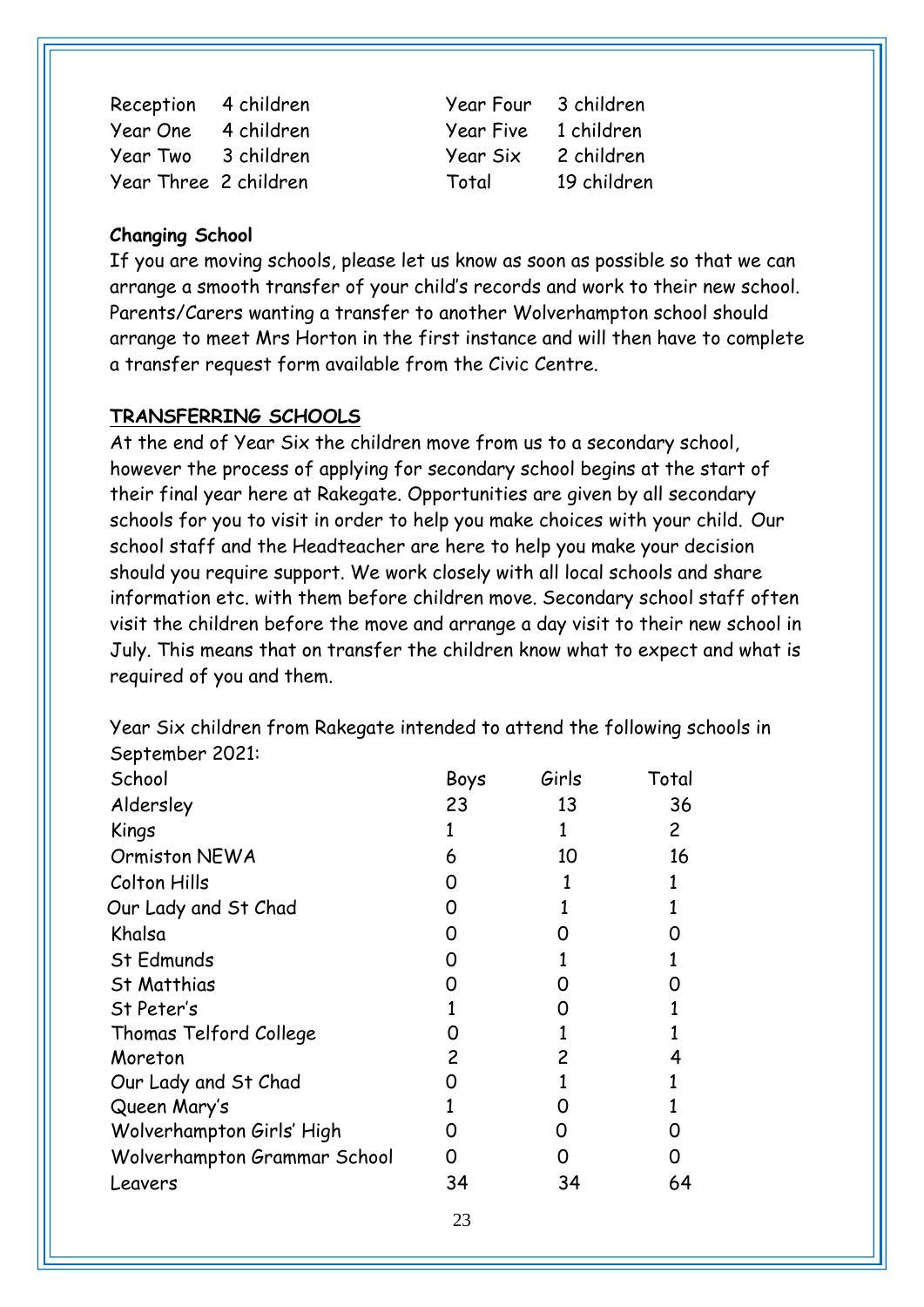#### **END OF KEY STAGE RESULTS**

Due to Covid-19 school closures, Reception, Year 2 and Year 6 children were unable to take part in end of Key Stage Assessments. No results are available to publish.

#### END OF KEY STAGE RESULTS

In May 2019 Reception, Year 2 and Year 6 children undertook end of Key Stage Assessments: The school results were as follows:

#### Early Years Foundation Stage - 2019

These tables show the percentage of eligible children at the end of Key Stage One. The number of children at the end of the key stage was 57.

|            | 2019     |                  | 2019 (National) |                  |
|------------|----------|------------------|-----------------|------------------|
|            | $ELG 2+$ | ELG <sub>3</sub> | $EL62+$         | ELG <sub>3</sub> |
| Reading    | 75%      | 14%              | 77%             | 18.6%            |
| Writing    | 70%      | 14%              | 73.8%           | 10.9%            |
| Number     | 77%      | 18%              | 79.8%           | 16.6%            |
| <b>SSM</b> | 83%      | 16%              | 81.6%           | 15.4%            |
| GLD        | 70%      |                  | 71.8%           |                  |

#### Key Stage One - 2019

These tables show the percentage of eligible children at the end of Key Stage One. The number of children at the end of the key stage was 60.

|          | <b>Below</b> | Working<br>Towards | At<br>Expected | Greater<br>Depth | National<br>Expected |
|----------|--------------|--------------------|----------------|------------------|----------------------|
|          |              |                    | Standard +     |                  |                      |
| Reading  | 3%           | 17%                | 80%            | 17%              | 75%                  |
| Writing  | 2%           | 26%                | 72%            | 10%              | 69%                  |
| Maths    | 0%           | 22%                | 78%            | 8%               | 76%                  |
| Combined |              |                    | 62%            |                  |                      |

#### Key Stage Two - 2019

These tables show the percentage of eligible children at the end of Key Stage Two. The number of children at the end of the key stage was 60,

#### **Teacher Assessment**

|         | Not Met |         | At Expected Standard |         | National    |
|---------|---------|---------|----------------------|---------|-------------|
|         | Below   | Working |                      | Greater | At Expected |
|         |         | Towards | Expected             | Depth   | Standard    |
|         |         |         | Standard +           |         |             |
| Writing | 13%     | 13%     | 73%                  | 17%     | 78%         |

#### **SATs Results**

|            | Not Met | At Expected | National At              |
|------------|---------|-------------|--------------------------|
|            |         | Standard    | <b>Expected Standard</b> |
| Reading    | 25%     | 75%         | 73%                      |
| <b>GPS</b> | 27%     | 73%         | 78%                      |
| Maths      | 22%     | 78%         | 79%                      |
| Combined   |         | 68%         | 65%                      |
| R, W, M    |         |             |                          |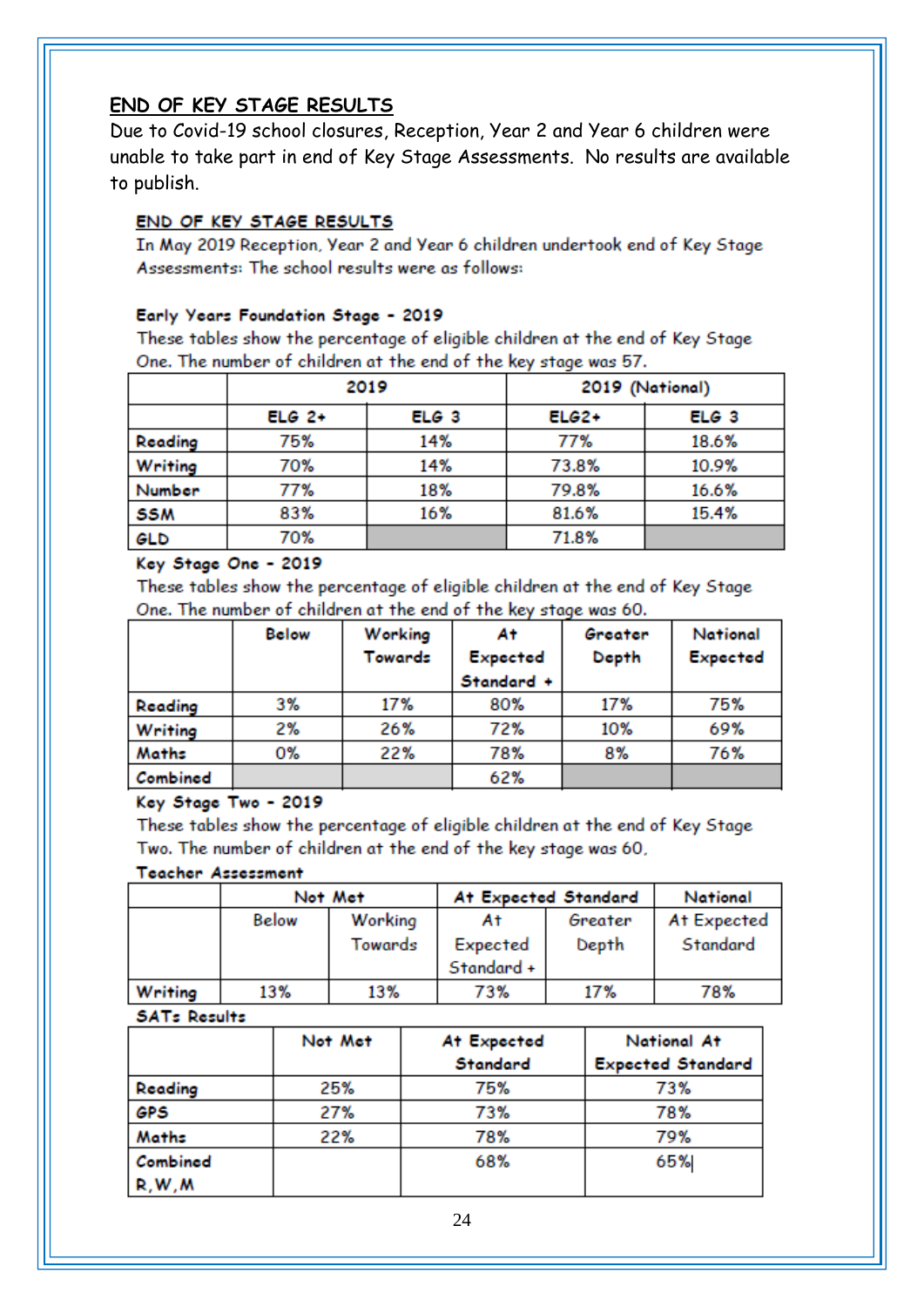# **TERM DATES - School Year 2021-2022**

#### **Autumn 2021**

Thursday 2<sup>nd</sup> September - Friday 17<sup>th</sup> December Half Term – Monday 25<sup>th</sup> October – Friday 29<sup>th</sup> October

# **Spring 2022**

Tuesday 4<sup>th</sup> January - Friday 8<sup>th</sup> April Half Term - Monday 21<sup>st</sup> February - Friday 25<sup>th</sup> February

# **Summer 2022**

Monday 25th April – Friday 22nd July Half Term – Monday 30<sup>th</sup> May – Friday 3<sup>rd</sup> June

# **INSET DAYS**

School will be closed for children on the following days when staff undertake training days:

- 1. Thursday  $2^{nd}$  September 2021
- 2. Friday 15<sup>th</sup> October 2021
- 3. Monday 31st January 2022
- 4. Friday  $27<sup>th</sup>$  May 2022
- 5. Monday 4<sup>th</sup> July 2022

# **ACCESS TO DOCUMENTS**

Under the Education (School Curriculum and Related Information) Regulations 1989 the school is obliged to make available for inspection, and in some cases, provide copies of certain documents at cost, if required. If you would like to inspect any of the documents below, or where possible, purchase documents please enquire at the school.

- Procedures for making official complaints to the Governing Body regarding curriculum matters.
- Statutory National Curriculum Orders and Related Circulars
- The L.A. Agreed Syllabus for Religious Education.
- School Ofsted report.
- Safeguarding Policies and Procedures

# **GENERAL DATA PROTECTION REGULATION (GDPR)**

You may have heard that the law which manages how we use your information has changed. This means that all personal data is protected and organisations who work with such data are held accountable for its protection. To help explain how your information is used, we have published a Privacy Notice, which you can read here in our policies section on the Rakegate website.

Rakegate is committed to the highest standards of information security, privacy and transparency.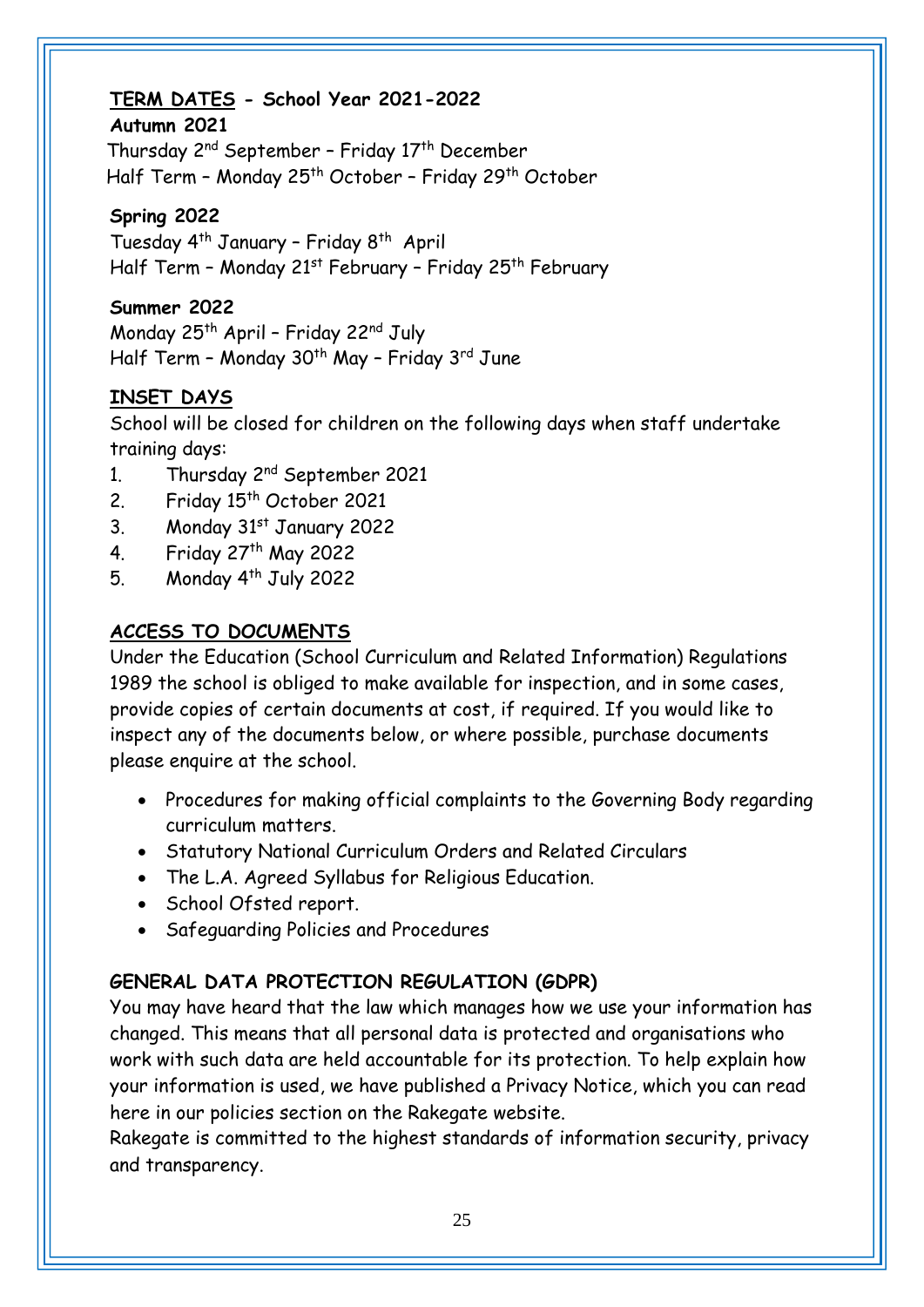# **Data Protection Officer**

We have appointed a Data Protection Officer from Services 4 Schools Ltd to support our school with matters relating to Data Protection and the use of your personal information. Our Data Protection Officer is registered with the Information Commissioners Officer (ICO). If you have a question about how your personal data is used in school, or would like to make a formal request, you can contact our Data Protection Officer by emailing

[DPO@rakegateprimary.co.uk o](mailto:DPO@rakegateprimary.co.uk)r by writing directly to the school by marking your envelope "For the attention of the Data Protection Officer".

# **Right to Access**

Individuals have the right to access copies of their personal data that the school is processing. This is often known as "Subject Access".

An individual is only entitled to their own personal data, and not to information relating to other people. The school has a maximum of 30 days to respond to a Subject Access Request.

If we are processing your personal data, you will be entitled to receive:

- confirmation that we are processing your personal data;
- a copy of your personal data
- additional information about how your data is being used and who it is shared with.

# **COMPLAINTS PROCEDURE**

The Education Reform Act 1988 initiated rules from September 1989 to make the L.A. provide formal procedures for parents to follow if they are unhappy with the manner in which the Governing Body is delivering the National Curriculum or in which religious worship is being conducted in school. Below is a summary of these procedures. It is important to note that these procedures DO NOT cover complaints about individual teachers, Headteacher's or other members of staff, discipline or admissions. We would hope that in the unlikely event of any such problem occurring you would feel able to see the appropriate teacher or the Headteacher.

A copy of the LA procedures is available from the school or on the School Website.

# **MOBILE PHONES**

In order to ensure that we fully safeguard your children, we have reviewed our procedures regarding the use of mobile phones/recording equipment on school premises and have made the following decisions with immediate effect.

• Mobile phones/recording equipment should not been used anywhere on the school premises to take photographs or recordings. School premises includes any area within the school gates from Sandwell Road or Rakegate